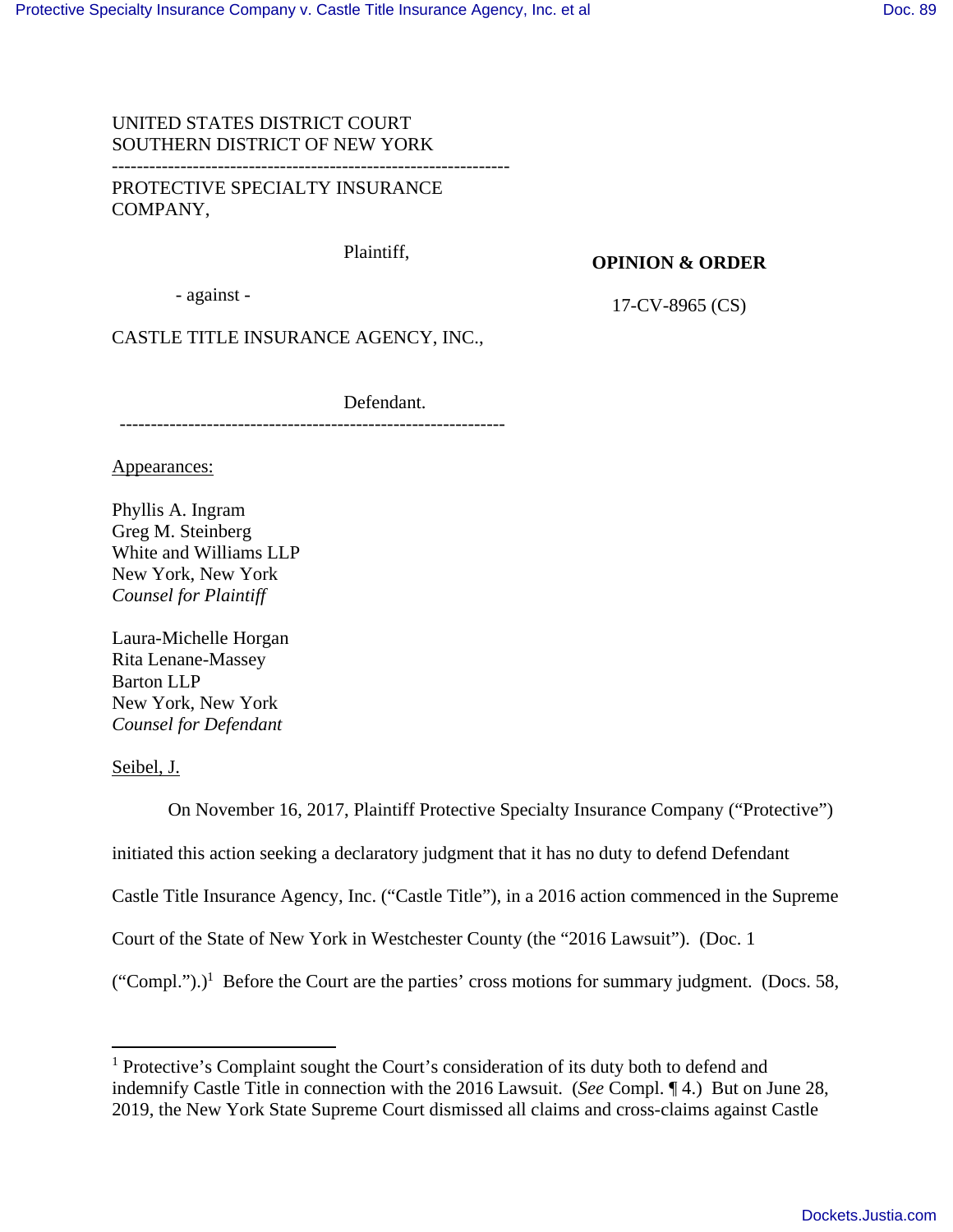66.) For the following reasons, Defendant's motion is GRANTED and Plaintiff's motion is DENIED.

# **I. BACKGROUND**

#### **A. Facts**

The following facts are based on the parties' Local Civil Rule 56.1 statements, replies,

and supporting materials, and are undisputed except as noted.<sup>2</sup>

2 Both parties' Rule 56.1 Statements fail to comply with the letter and spirit of the rule. (*See*  Doc. 73 ("P's 56.1 Resp."); Doc. 64 ("D's 56.1 Resp.").) Many of the parties' purported denials improperly assert that the other party's 56.1 statements are "vague," "inaccurate," or "incomplete." (*See* P's 56.1 Resp. ¶¶ 5-7, 10, 17, 26-30, 40-41, 43, 45-47, 49, 51; D's 56.1 Resp. ¶¶ 13, 32, 43, 45, 53.) These objections are insufficient to meet a party's burden to raise genuine disputes of material facts and the Court treats the parties' properly supported statements as admitted. *See Vantone Grp. Ltd. Liab. Co. v. Yangpu NGT Indus. Co.*, No. 13-CV-7639, 2016 WL 4098564, at \*1 n.2 (S.D.N.Y. July 28, 2016); *see also Weider Health & Fitness v. AusTex Oil Ltd.*, No. 17-CV-2089, 2018 WL 8579820, at \*2 (S.D.N.Y. Dec. 19, 2018), *report and recommendation adopted*, 2019 WL 1324049 (S.D.N.Y. Mar. 25, 2019). Several of Plaintiff's 56.1 responses deny Defendant's statement – sometimes without explanation, (*see, e.g.*, P's 56.1 Resp. ¶ 19), or without a comprehensible explanation, (*see, e.g.*, *id.* ¶ 15) – and refer the Court to an entire document "for the true and complete contents thereof," (*see id.* ¶¶ 5-6, 10, 12, 15-19, 24, 26-30, 40-41, 43, 51, 53). Some of Defendant's 56.1 responses also either admit or deny Plaintiff's statement – sometimes in similarly unhelpful fashion, (*see, e.g.*, D's 56.1 Resp. ¶¶ 6, 17) – but then generally refer to an entire document "for the full and complete contents thereof," (*see id.* ¶¶ 2, 23, 37-39, 43-45, 55, 65-67, 69-71). But responses that "do not point to any evidence in the record that may create a genuine issue of material fact<sup>[]</sup> do not function as denials, and will be deemed admissions of the stated fact." *Risco v. McHugh*, 868 F. Supp. 2d 75, 85 n.2 (S.D.N.Y. 2012) (internal quotation marks omitted); *see Costello v. N.Y. State Nurses Ass'n*, 783 F. Supp. 2d 656, 661 n.5 (S.D.N.Y. 2011) (disregarding plaintiff's responses where plaintiff failed to specifically dispute defendant's statements). It is not the job of a district court judge to sift through entire documents in search of a fact dispute. Because the parties' inadequate responses do not meet the burden under Rule 56(c) to cite particularized evidence showing a genuine dispute, the Court deems the corresponding facts admitted. *See, e.g.*, *Monahan v. N.Y.C. Dep't of Corr.*, 214 F.3d 275, 291-92 (2d Cir. 2000) (affirming district court's grant of motion for summary judgment for defendants where plaintiffs' counterstatement

Title in the 2016 Lawsuit, (Doc. 87-1), rendering moot Protective's duty to indemnify Castle Title in that case. Accordingly, I consider only Protective's duty to defend Castle Title. Protective apparently agrees with that approach because in a July 9, 2019 letter regarding the dismissal, Protective stated that "[t]he issue before this Court is whether Protective has a duty to defend Castle Title in the 2016 Lawsuit." (Doc. 88 at 1.)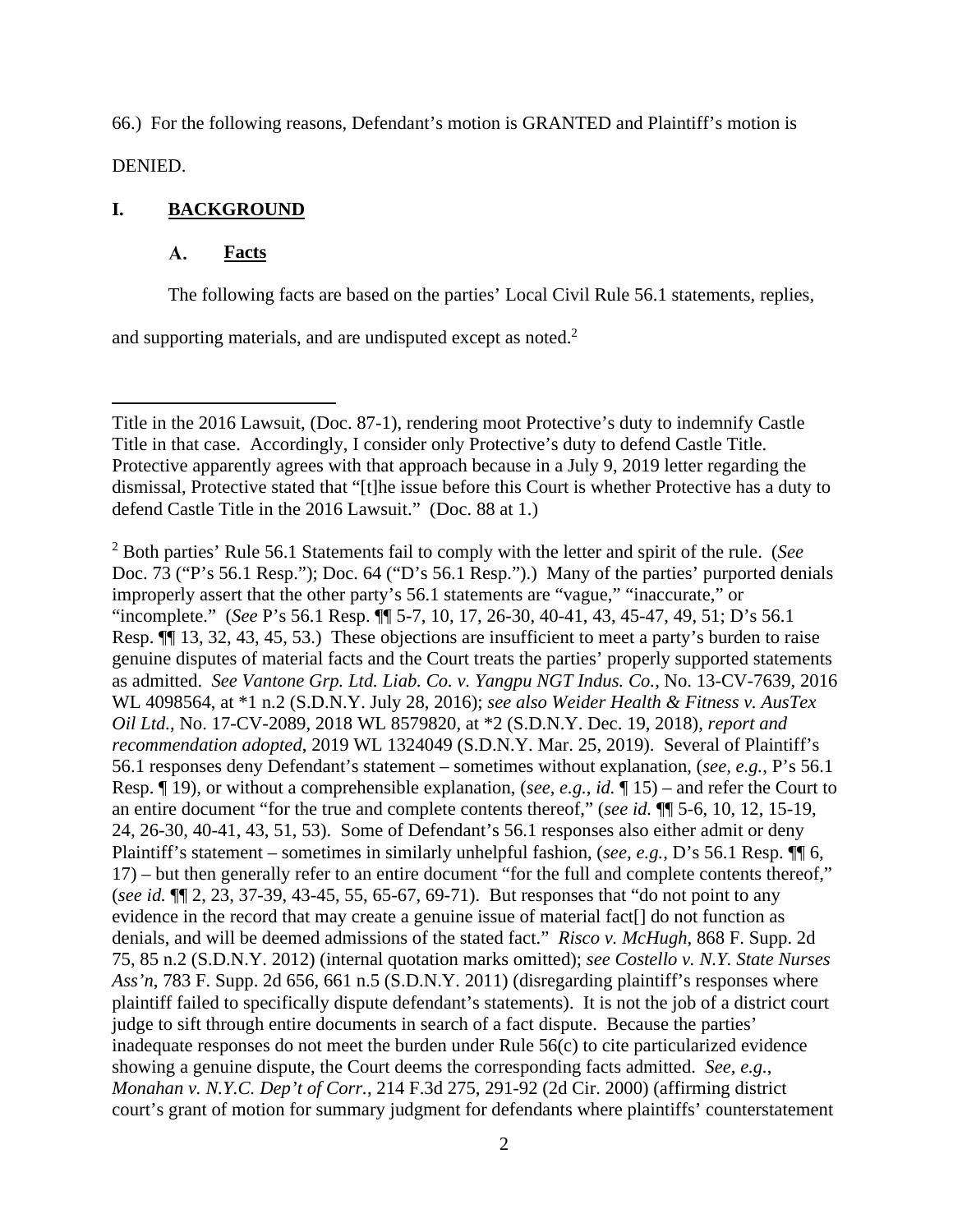## **1. Policy 18-01**

From 2014 to 2017, Protective issued to Castle Title three consecutive professional liability insurance policies. (P's 56.1 Resp. ¶¶ 9, 23; *see* Doc. 61-7 ("Policy 18-00"); Compl. Ex. A ("Policy 18-01"); Doc. 61-11 ("Policy 18-02").) Prior to the expiration of Policy 18-00 on September 10, 2015, Castle Title applied to Protective for a second year of coverage. (P's 56.1 Resp. ¶ 14.) On September 9, 2015, Ronald Rauschenbach, president and owner of Castle Title, completed a "Title Agents, Abstractor/Searchers and Escrow/Closing Agents Application" through American Insurance Professionals LLC ("AIP") to obtain Policy 18-01. (*Id.* ¶ 8; *see*  Compl. Ex. H ("AIP Application").) The AIP Application contains a section entitled "Loss/Claim Information" that asks several questions, including:

38. Is the Applicant or any other person proposed for insurance aware of any incident or circumstance which MAY RESULT in a CLAIM being made against the Applicant or any past or present owners, partners, officers, directors, employees or predecessors in business?

(AIP Application at 6 (emphasis in original).) Rauschenbach selected "No" in response to this question. (*Id.*) The AIP Application also stated, "Please be advised that any proceedings, claims, incidents and/or circumstances identified in responses to question number . . . 38 will be excluded from any coverage resulting from this application." (*Id.* (emphasis omitted).) Further, the AIP Application contained a "Supplemental Claim / Incident / Circumstance Information Sheet" on which Rauschenbach certified that he had not had any claims in the past five years. (*Id.* at 9.)

failed to set forth particularized evidence showing a triable issue); *Johnson v. City of N.Y.*, No. 10-CV-6294, 2012 WL 1076008, at \*3 (S.D.N.Y. Mar. 28, 2012) (court is not obligated "to perform an independent review of the record to find proof of a factual dispute") (internal quotation marks omitted).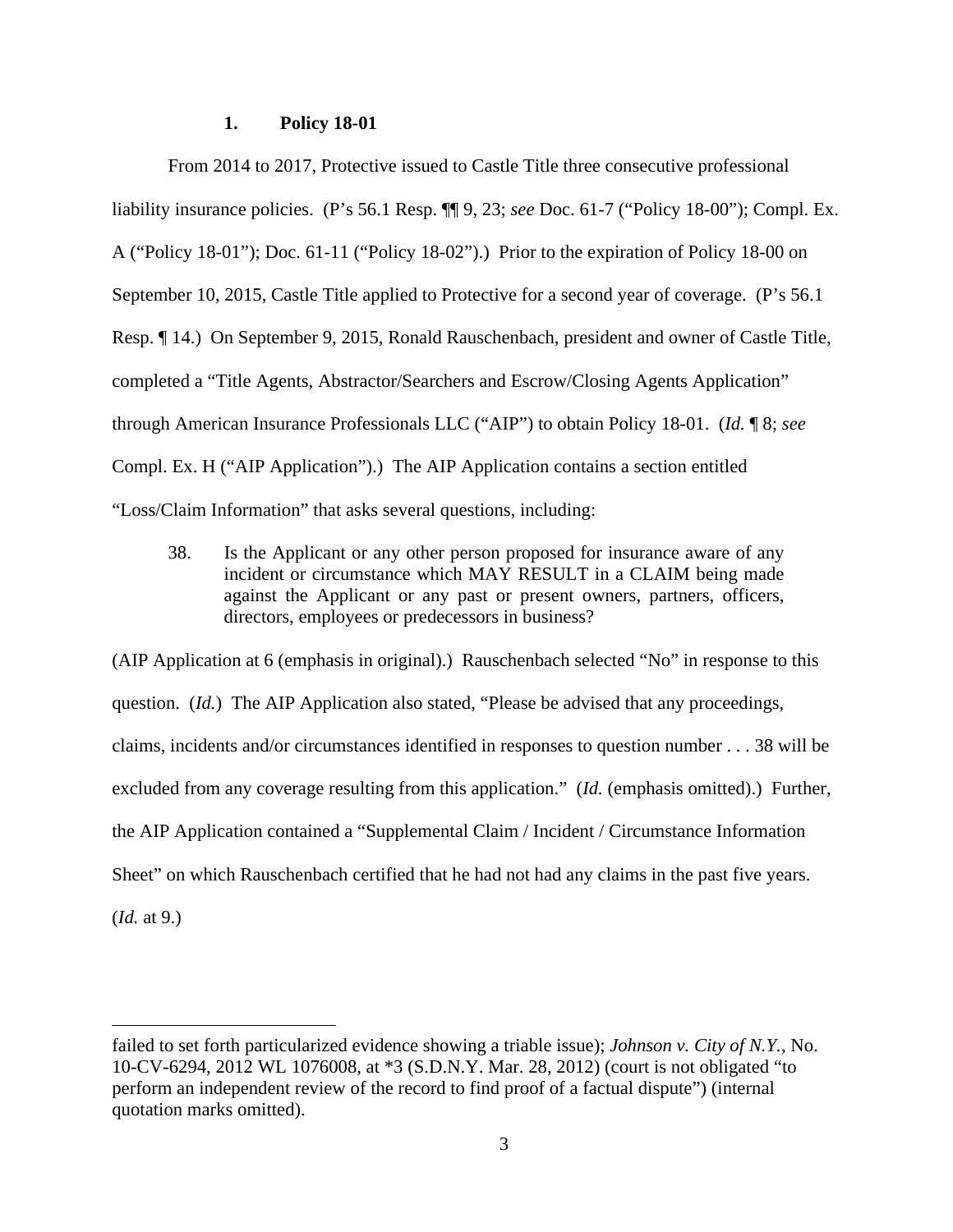Protective agreed to underwrite a second insurance policy for Castle Title – Policy 18-01 – with a policy period of September 10, 2015, to September 10, 2016. (Policy 18-01 at 1; P's 56.1 Resp. ¶ 15.) Policy 18-01 is a "claims made and reported policy" that applies only to claims made and reported during the relevant policy period. (Policy 18-01 at 1 (emphasis omitted).) A "Claim" is defined in § III(C)(4) of Policy 18-01 to include "a written demand by subpoena upon an Insured as a non-party to litigation or arbitration involving Professional Services provided by such Insured."  $(Id. \S \III(C)(4)$  (emphasis omitted).) "Related Claims" are defined as

all Claims . . . arising out of a single Wrongful Act or a series of Wrongful Acts that have a common nexus, are interrelated or are logically or causally connected by reason of any fact, circumstance, situation, event, transaction, practice, act, error, omission, decision or cause or series of causally-connected facts, circumstances, situations, events, transactions, practices, acts, errors, omissions, decisions or causes.

(*Id.* § III(U) (emphasis omitted).) A "Wrongful Act" includes "a negligent act, error or omission or Personal Injury committed by an Insured or any natural person for whose Wrongful Acts the Insured is legally responsible solely in the rendering or failing to render Professional Services for a client for a fee or other compensation." (*Id.* § III(Y) (emphasis omitted).) Under the policy, "[a]ll Related Claims shall be deemed a single Claim, and such Claim shall be considered first made on the date the earliest such Related Claim is first made against an Insured, regardless of whether such date is before or during the Policy Period." (*Id.* § V(C) (emphasis omitted).)

## **2. The 2010 Foreclosure Actions**

On August 20, 2010, Sovereign Bank filed two foreclosure actions in New York Supreme Court in Westchester County. (P's 56.1 Resp. ¶¶ 30, 35; *see id.* ¶¶ 29-47.) In the first action ("Foreclosure Action 1"), Sovereign Bank sought to foreclose on a mortgage it had granted to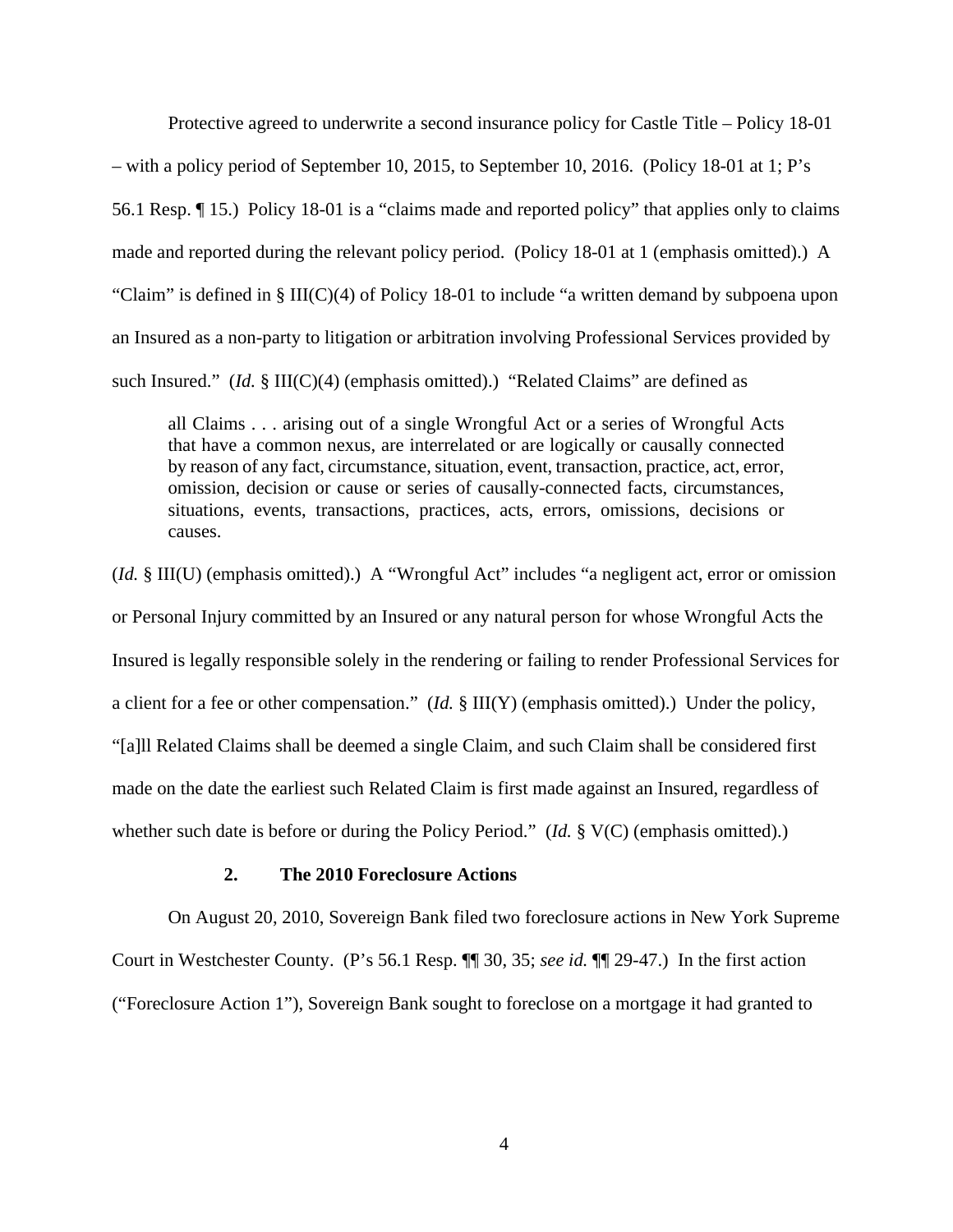Fox Island Properties, LLC, that was in default. (*Id.* 130; *see* Doc. 61-17.)<sup>3</sup> The sole cause of action alleged by Sovereign Bank was for "foreclosure of mortgage," and the relief sought by Sovereign Bank was a judgment of foreclosure and sale of the property secured by a note held by Sovereign Bank. (P's 56.1 Resp. ¶ 31; *see* Doc. 61-17 ¶¶ 38-43.) In the second foreclosure action ("Foreclosure Action 2"), Sovereign Bank sought to reform a mortgage to correct a property description and foreclose on several mortgages granted to Fox Island Properties that were in default. (P's 56.1 Resp. 1 35; *see* Doc. 80-19.)<sup>4</sup> The sole causes of action alleged by Sovereign Bank were "foreclosure of mortgage" and "reformation of property description in mortgage." (P's 56.1 Resp. ¶ 36; Doc. 80-19 ¶¶ 39-50.) Castle Title was not a party to Foreclosure Action 1 or Foreclosure Action 2 (collectively, the "Foreclosure Actions"), (P's 56.1 Resp. ¶¶ 32, 37), and the claims alleged in the Foreclosure Actions did not involve any professional services provided by Castle Title, (*id.* ¶ 39).

In 2011, during the course of the Foreclosure Actions, Sovereign Bank assigned its interest in the debt to SR Holdings I, LLC ("SR Holdings"), and SR Holdings was substituted into the actions as plaintiff. (*Id.* ¶ 33.) On September 24, 2012, a final judgment of deficiency in the amount of \$2,836,459.42 was issued to SR Holdings in Foreclosure Action 1, (*id.* ¶ 34), and on January 7, 2013, a final judgment of deficiency in the amount of \$1,618,929.82 was issued to SR Holdings in Foreclosure Action 2, (*id.* ¶ 38).

<sup>3</sup> *See Sovereign Bank v. Fox Island Props., LLC*, Index No. 20492/2010 (N.Y. Sup. Ct. 2010).

<sup>4</sup> *See Sovereign Bank v. Fox Island Props., LLC*, Index No. 20493/2010 (N.Y. Sup. Ct. 2010).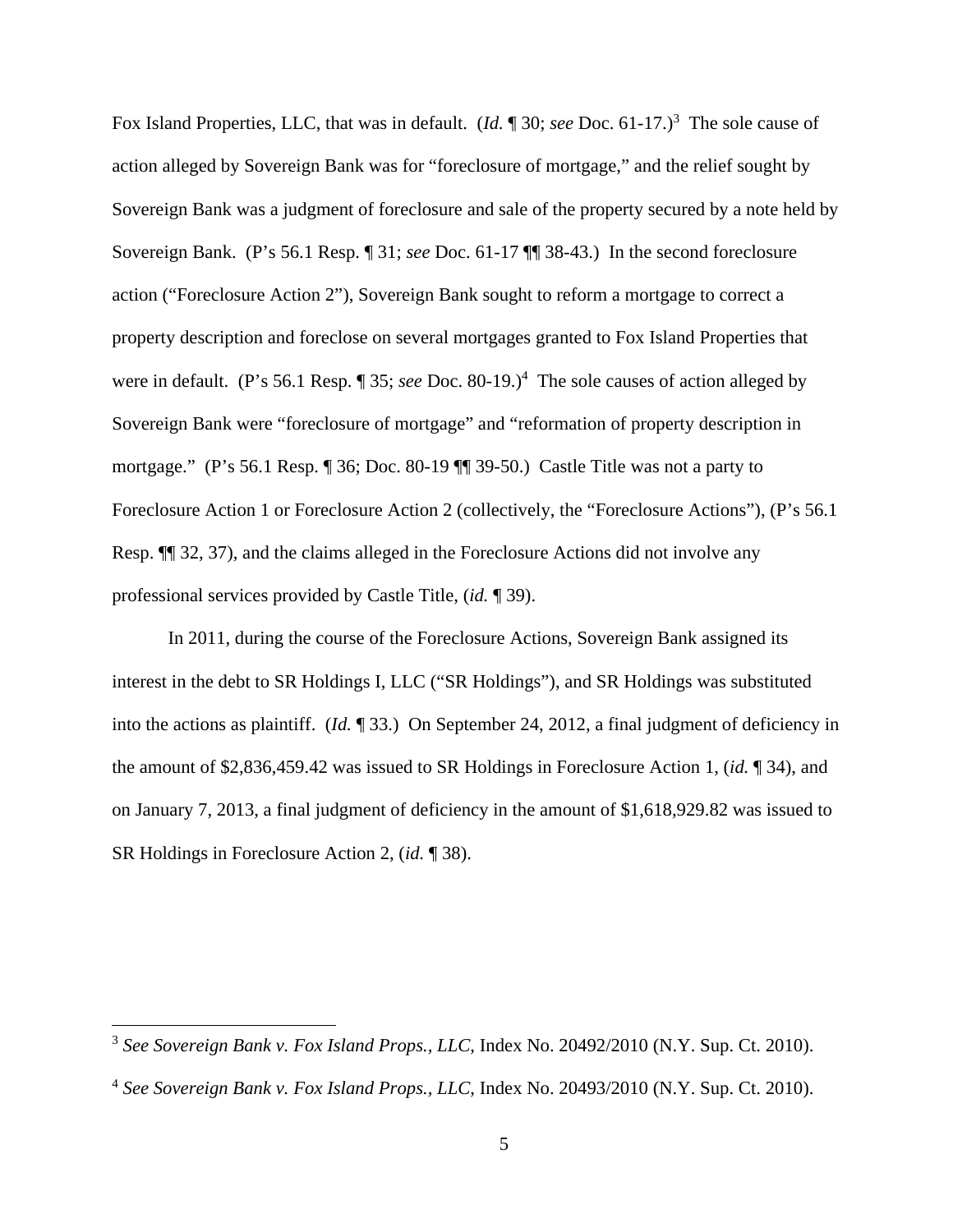## **3. The 2013 Lawsuit**

 On March 21, 2013, SR Holdings filed a lawsuit in the Westchester County Supreme Court (the "2013 Lawsuit") against certain defendants in the Foreclosure Actions and others, seeking to set aside certain conveyances and to declare them null and void on the basis that they were made to avoid payment of the judgment issued in Foreclosure Action  $1<sup>5</sup>$  (D's 56.1 Resp. ¶ 13; Doc. 80-23 at 54.) Castle Title was not a party to the 2013 Lawsuit. (D's 56.1 Resp. ¶ 14.) On September 11, 2015, SR Holdings filed a motion for leave to amend the complaint in the 2013 Lawsuit to add Castle Title as a defendant, (Doc. 80-24 ¶¶ 2, 11, 23), which was denied on October 28, 2015, (*see* Doc. 80-26). On November 7, 2016, the 2013 Lawsuit was dismissed without prejudice for failure to name all necessary parties. (*See* Doc. 80-27 at 6:3-5.) There is no evidence that Castle Title was aware of the 2013 Lawsuit at the time.<sup>6</sup>

### **4. The 2015 Subpoena**

On July 21, 2015, Castle Title was served with a post-judgment judicial subpoena *duces tecum*. (P's 56.1 Resp. ¶¶ 26, 40; *see* Compl. Ex. C ("2015 Subpoena").) The 2015 Subpoena bore the caption of Foreclosure Action 1 and was issued by SR Holdings as judgment creditor in

<sup>5</sup> *See SR Holdings I, LLC v. Cannavo*, Index No. 54196/2013 (N.Y. Sup. Ct. 2013).

<sup>&</sup>lt;sup>6</sup> Protective argues that Castle Title was aware of the 2013 Lawsuit because Rauschenbach testified at an August 22, 2018 deposition that he could not recall whether he had provided testimony in connection with the 2013 Lawsuit. (Doc. 79 ("P's Mem.") at 3 n.2; *see* Doc. 80-18 at 45:11-16.) But that fact does not show that he knew about the 2013 Lawsuit while it was going on. First, Rauschenbach testified that his knowledge of the 2013 Lawsuit was based on what he learned from reading the pleadings in the instant case. (Doc. 80-18 at 44:12-45:10.) Second, although Rauschenbach had previously given a deposition (on November 1, 2016), that deposition was in connection with Foreclosure Action 1, not the 2013 Lawsuit. (*See* Doc. 80- 32.) Third, as a matter of logic, Rauschenbach's lack of recollection in 2016 about whether he testified in the 2013 Lawsuit does not amount to evidence that he did testify and therefore knew about the 2013 Lawsuit. Finally, in any event, Protective does not claim (in the Complaint or otherwise) that the 2013 Lawsuit is a "Related Claim" relieving it of its obligation to defend the 2016 Lawsuit.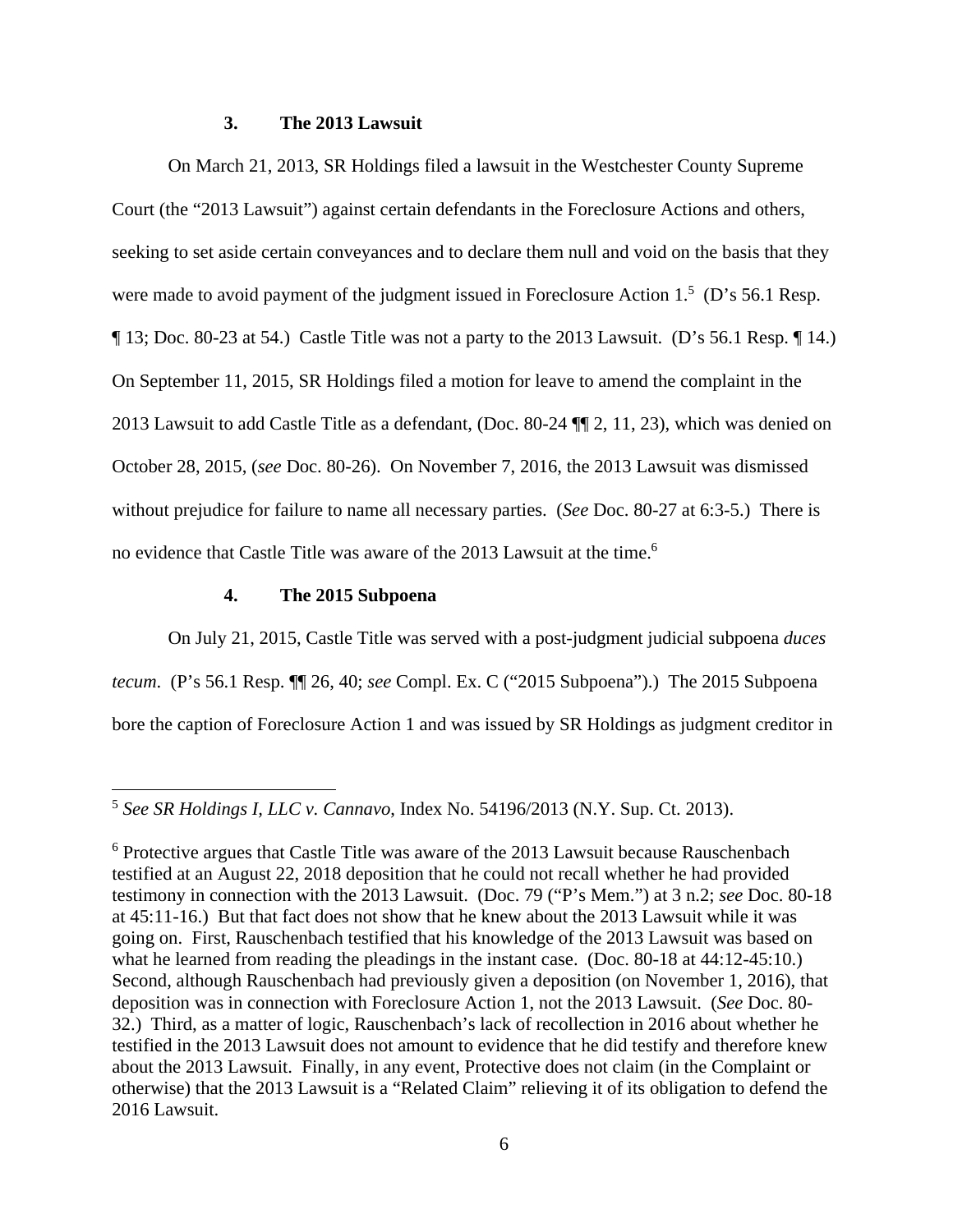the amount of \$2,836,459.42, together with unpaid interest from September 24, 2012. (*See* 2015 Subpoena at 1-2.) SR Holdings sought documents from Castle Title as title agent and asserted that these documents were "material and necessary to determine the bona fides of the various transfers, mortgages, mortgage debts and interest in the properties, to establish the chain of encumbrances and the chain of title and to determine the equity values of the properties." (*Id.* at 2.)

 Castle Title did not timely comply with its obligation to produce documents in response to the 2015 Subpoena, (P's 56.1 Resp. ¶ 43), and on October 8, 2015, SR Holdings filed a motion to compel, (Compl. Ex. D). The motion to compel stated that the 2015 Subpoena was "issued to aid in the enforcement of the judgment" obtained in "[t]he above entitled mortgage foreclosure action" – *i.e.*, Foreclosure Action 1.  $(Id. Ex. D at 4,11.)^7$  In the motion to compel, SR Holdings argued that as "Judgment Creditor," it was "entitled to the documents requested" in the 2015 Subpoena. (*Id.* Ex. D at 4.) The motion was unopposed. (*Id.* Ex. E at 2.) On October 7, 2015, New York Supreme Court Justice Mary H. Smith issued a Decision and Order directing Castle Title, as a non-party, to comply with "a subpoena issued . . . to aid in the enforcement of a judgment." (*Id.* Ex. E at 2.) On October 27, 2015, SR Holdings filed a motion for contempt based on Castle Title's failure to comply with the 2015 Subpoena and Justice Smith's Order. (*Id.* Ex. F at 1-2.) On December 15, 2015, Justice Smith granted the contempt motion, (*id.* Ex. G at 2), and on April 21, 2016, after Castle Title complied, (*see* Doc. 80-18 at 71), she vacated it, (Doc. 80-33).

 $7$  Because Compl. Ex. D is not continuously paginated, pincites refer to the page numbers generated by the ECF system.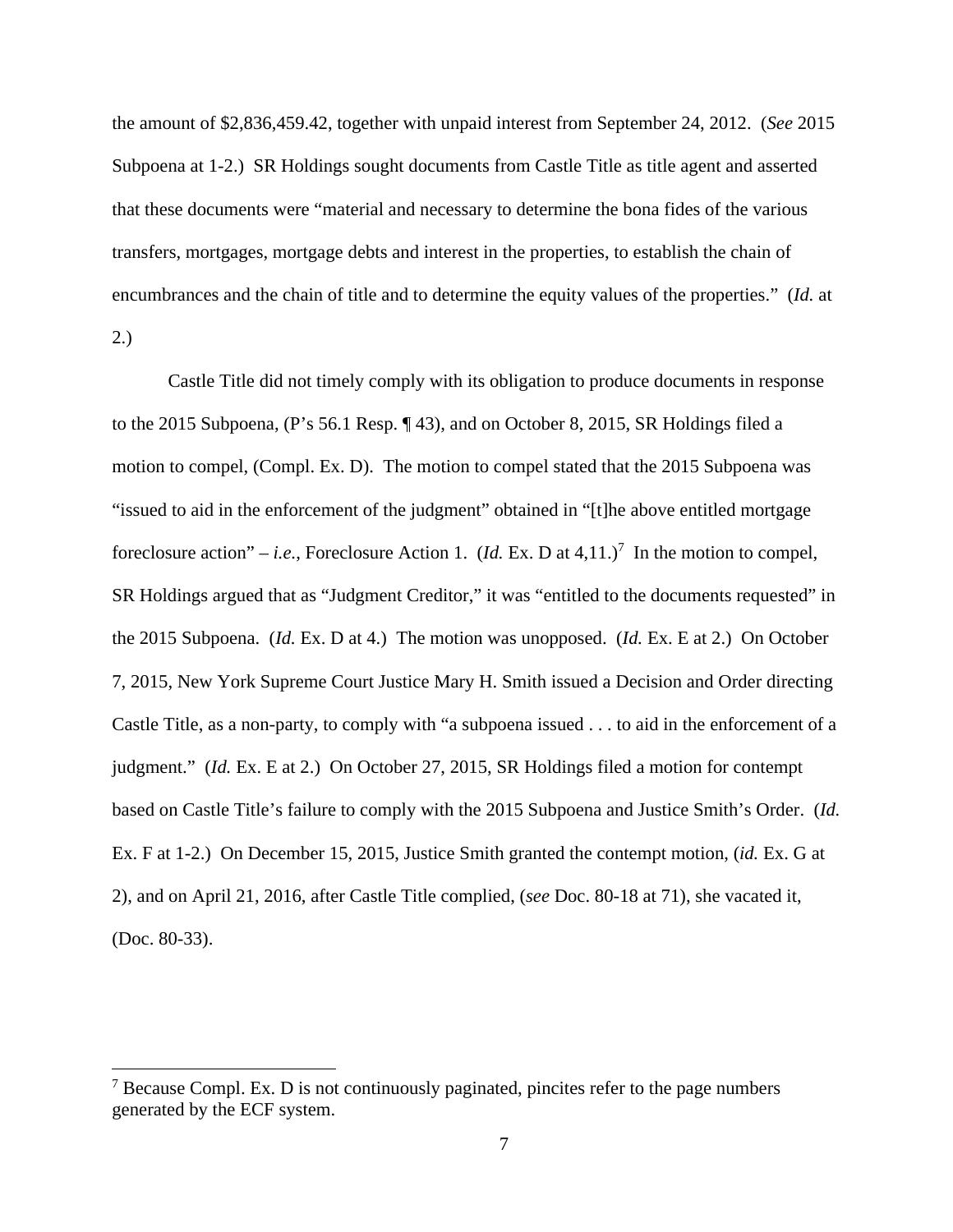### **5. The 2016 Lawsuit**

On April 1, 2016, SR Holdings named Castle Title as a defendant in the 2016 Lawsuit filed in Westchester County Supreme Court.<sup>8</sup> (D's 56.1 Resp. ¶ 43; *see* Doc. 80-34.) On November 14, 2016, SR Holdings amended the complaint in the 2016 Lawsuit. (P's 56.1 Resp. ¶¶ 2, 48-49; *see* Compl. Ex. B ("2016 Lawsuit Compl.").) The amended complaint alleged that Castle Title "negligently and/or fraudulently delayed" in submitting real estate documents for recording by the County Clerk. (2016 Lawsuit Compl. ¶¶ 546-554.) SR Holdings also asserted general claims for conspiracy, fraud, and fraudulent conveyance against all defendants. (*Id.* ¶¶ 555-599.) On July 5, 2016, Castle Title received the 2016 Complaint by certified mail. (P's 56.1 Resp. ¶ 52; Compl. Ex. I at 2.) By email dated July 19, 2016, Castle Title's insurance broker, AIP, provided notice of the 2016 Lawsuit notice to Protective under Policy 18-01. (P's 56.1 Resp. ¶ 52; Compl. Ex. I at 1.) By letter dated August 8, 2016, Protective acknowledged receipt of the 2016 Lawsuit and reserved its rights. (P's 56.1 Resp. ¶ 53; Compl. Ex. J.)

On September 8, 2016 – prior to Policy 18-01's expiration – Rauschenbach applied to Protective for a third year of insurance coverage by submitting another "Title Agents, Abstractor/Searchers, and Escrow/Closing Agents Application" through AIP. (Doc. 61-10.) Rauschenbach disclosed in the application the fact that Castle Title had been named as a defendant in the 2016 Lawsuit. (*Id.* at 9.) He listed the "date of alleged act or omission" as "2012? 2013?" and identified the "date of claim made" as July 19, 2016, (*id.*), which is the date that AIP provided notice of the 2016 Lawsuit notice to Protective under Policy 18-01, (P's 56.1 Resp. ¶ 52; Compl. Ex. I at 1). Protective issued Policy 18-02 for the period September 10, 2016, to September 10, 2017. (Doc. 61-11.)

<sup>8</sup> *See SR Holdings I, LLC v. Cannavo*, Index No. 54202/2016 (N.Y. Sup. Ct. 2016).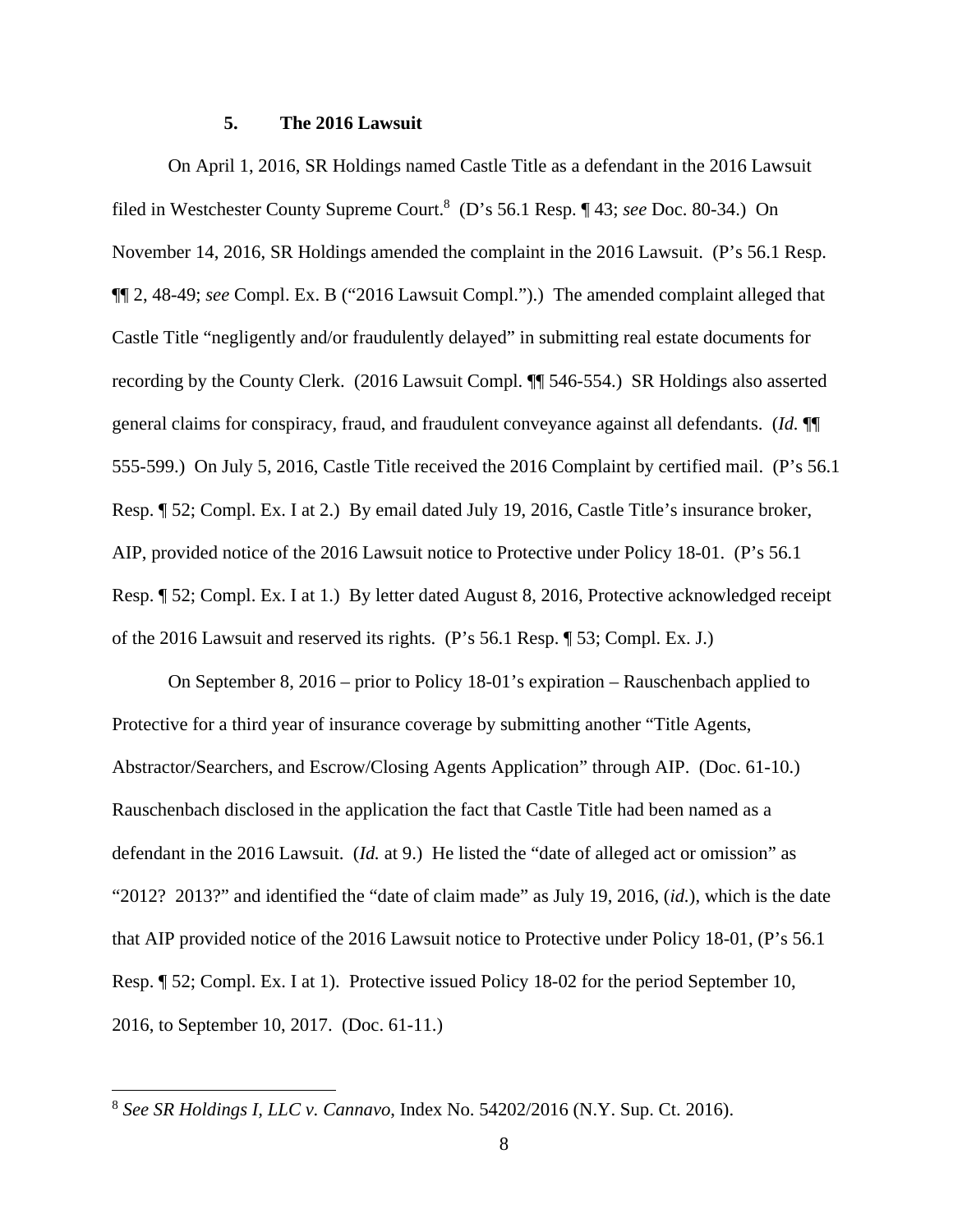On March 21, 2017, and September 25, 2017, Protective issued supplemental coverage position letters for the 2016 Lawsuit, reserving its rights under Policy 18-01. (D's 56.1 Resp. ¶¶ 70-71; Compl. Exs. K-L.) On June 28, 2019, all claims and cross-claims against Castle Title in the 2016 Lawsuit were dismissed by the Westchester County Supreme Court. (*See* Doc. 87- 1.)

#### В. **Procedural History**

On November 16, 2017, Protective filed the instant case against Castle Title seeking a declaratory judgment that Protective has no duty to defend or indemnify Castle Title in the 2016 Lawsuit. (Compl.) Defendant answered on January 26, 2018. (Doc. 18.) On November 1, 2018, following discovery, both parties filed pre-motion letters in anticipation of their motions for summary judgment, (Docs. 41, 42), and the Court held a pre-motion conference on November 13, 2018, (Minute Entry dated Nov. 13, 2018). The instant motions followed.

Plaintiff seeks declaratory relief on the following four causes of action: (1) "Claim Deemed First Made Prior to Policy Period," (Compl. ¶¶ 46-52); (2) "Warranty Exclusion," (*id.* ¶¶ 53-59); (3) "No 'Loss,'" (*id.* ¶¶ 65-70); and (4) "Recoupment of Defense Costs," (*id.* ¶¶ 71-  $74$ ).<sup>9</sup>

### **II. LEGAL STANDARD**

Summary judgment is appropriate when "the movant shows that there is no genuine dispute as to any material fact and the movant is entitled to judgment as a matter of law." Fed. R. Civ. P. 56(a). "[T]he dispute about a material fact is 'genuine' . . . if the evidence is such that

<sup>&</sup>lt;sup>9</sup> On September 17, 2018, the parties jointly stipulated to the dismissal of Plaintiff's third cause of action for "Conduct Exclusion," (Compl. ¶¶ 60-64). (*See* Doc. 40.) On December 18, 2018, Plaintiff voluntarily dismissed Rauschenbach from the case. (Doc. 50.)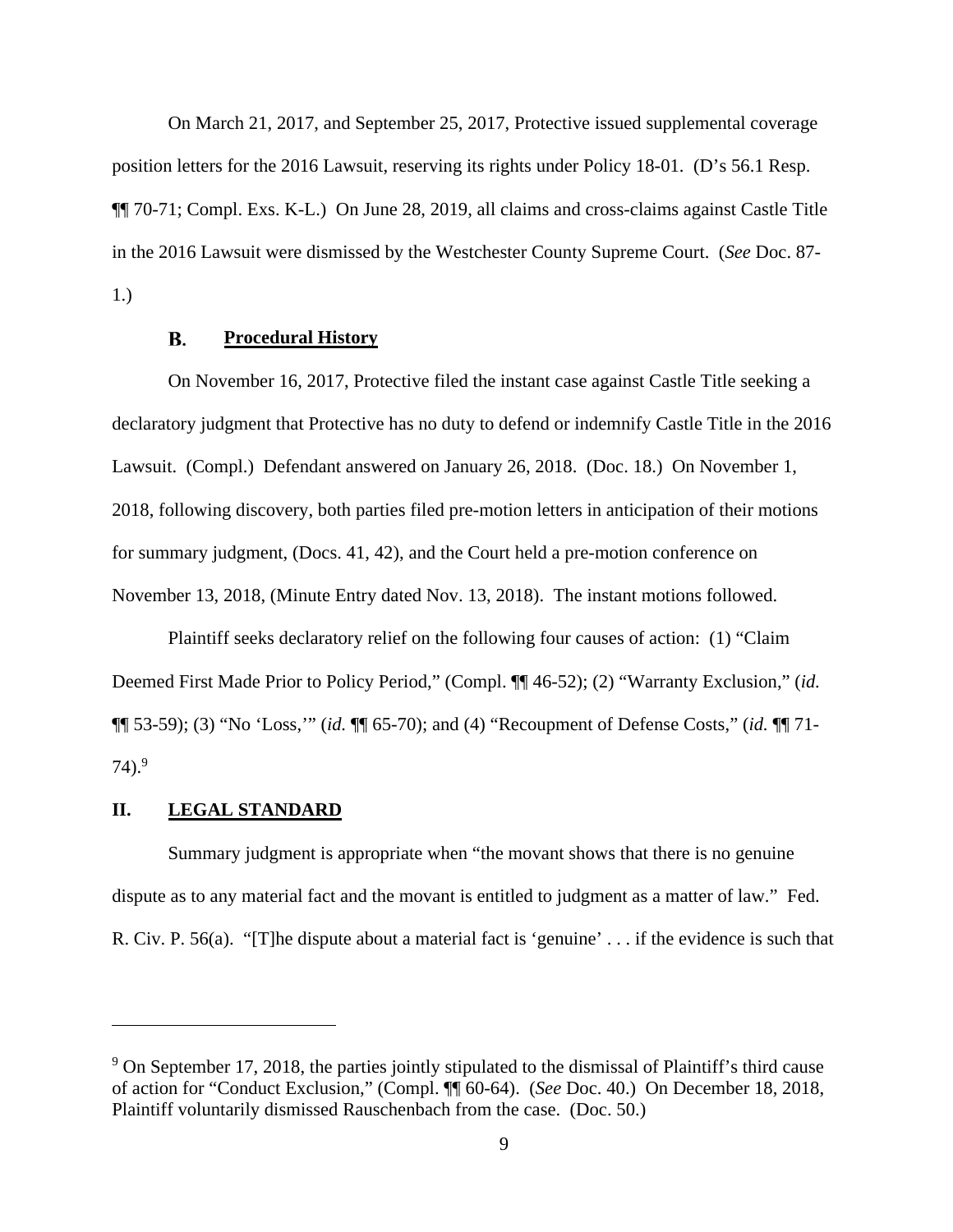a reasonable jury could return a verdict for the nonmoving party." *Anderson v. Liberty Lobby, Inc.*, 477 U.S. 242, 248 (1986). A fact is "material" if it "might affect the outcome of the suit under the governing law . . . . Factual disputes that are irrelevant or unnecessary will not be counted." *Id.* On a motion for summary judgment, "[t]he evidence of the non-movant is to be believed, and all justifiable inferences are to be drawn in his favor." *Id.* at 255.

The movant bears the initial burden of demonstrating "the absence of a genuine issue of material fact," and, if satisfied, the burden then shifts to the non-movant to "present evidence sufficient to satisfy every element of the claim." *Holcomb v. Iona Coll.*, 521 F.3d 130, 137 (2d Cir. 2008) (citing *Celotex Corp. v. Catrett*, 477 U.S. 317, 323 (1986)). "The mere existence of a scintilla of evidence in support of the [non-movant's] position will be insufficient; there must be evidence on which the jury could reasonably find for the [non-movant]." *Anderson*, 477 U.S. at 252. Moreover, the non-movant "must do more than simply show that there is some metaphysical doubt as to the material facts," *Matsushita Elec. Indus. Co. v. Zenith Radio Corp.*, 475 U.S. 574, 586 (1986), and he "may not rely on conclusory allegations or unsubstantiated speculation," *Fujitsu Ltd. v. Fed. Express Corp.*, 247 F.3d 423, 428 (2d Cir. 2001) (internal quotation marks omitted).

"A party asserting that a fact cannot be or is genuinely disputed must support the assertion by . . . citing to particular parts of materials in the record, including depositions, documents, electronically stored information, affidavits or declarations, stipulations . . . admissions, interrogatory answers, or other materials . . . ." Fed. R. Civ. P. 56(c)(1). Where an affidavit is used to support or oppose the motion, it "must be made on personal knowledge, set out facts that would be admissible in evidence, and show that the affiant . . . is competent to testify on the matters stated." *Id.* 56(c)(4); *see Major League Baseball Props., Inc. v. Salvino,* 

10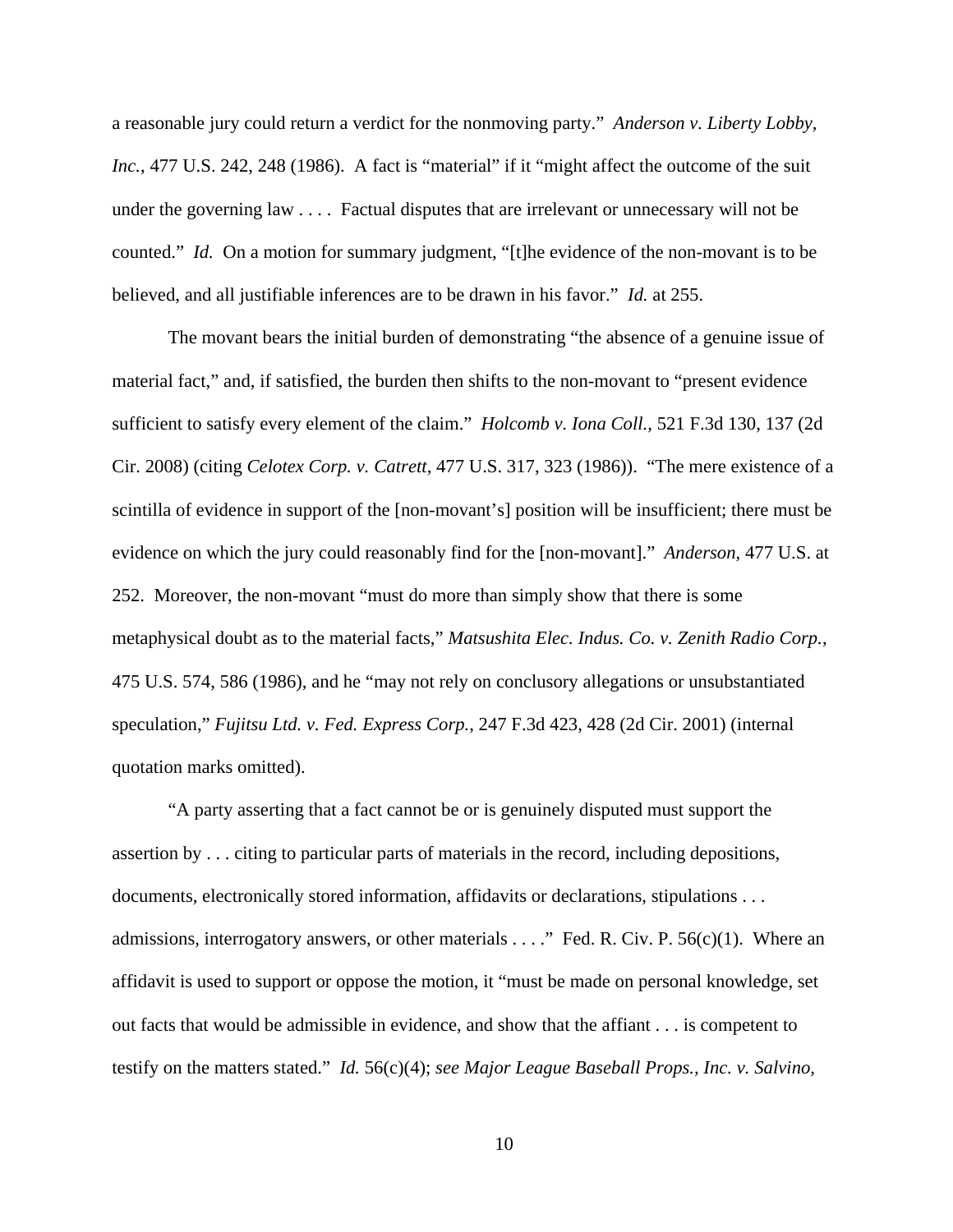*Inc.*, 542 F.3d 290, 310 (2d Cir. 2008). In the event that "a party fails . . . to properly address another party's assertion of fact as required by Rule 56(c), the court may . . . consider the fact undisputed for purposes of the motion" or "grant summary judgment if the motion and supporting materials – including the facts considered undisputed – show that the movant is entitled to it." Fed. R. Civ. P. 56(e).

Where, as here, the Court simultaneously is considering multiple motions for summary judgment, the Court applies the same summary judgment standard as that used for deciding individual motions for summary judgment. *See Penguin Group (USA) Inc. v. Steinbeck*, 537 F.3d 193, 200 (2d Cir. 2008) (explaining that facts must be construed in the light most favorable to the non-moving party for each cross-motion for summary judgment); *Morales v. Quintel Entm't, Inc.*, 249 F.3d 115, 121 (2d Cir. 2001) ("[E]ach party's motion must be examined on its own merits, and in each case all reasonable inferences must be drawn against the party whose motion is under consideration."). Where the motion and cross motion seek a determination of the same issue, however, the Court may address them together. *See Royal & Sun All. Ins., PLC v. E.C.M. Transp., Inc*., No. 14-CV-3770, 2015 WL 5098119, at \*2 (S.D.N.Y. Aug. 31, 2015); *Chartis Seguros Mex., S.A. de C.V. v. HLI Rail & Rigging, LLC*, 3 F. Supp. 3d 171, 179 (S.D.N.Y. 2014).

### **III. DISCUSSION**

"Under New York law, insurance policies are interpreted according to general rules of contract interpretation." *Olin Corp. v. Am. Home Assurance Co.*, 704 F.3d 89, 98 (2d Cir. 2012) (footnote omitted).<sup>10</sup> Specifically, "'words and phrases [in a contract] should be given their plain meaning, and the contract should be construed so as to give full meaning and effect to all of its

<sup>&</sup>lt;sup>10</sup> Neither party disputes that New York law governs the interpretation of the insurance policy.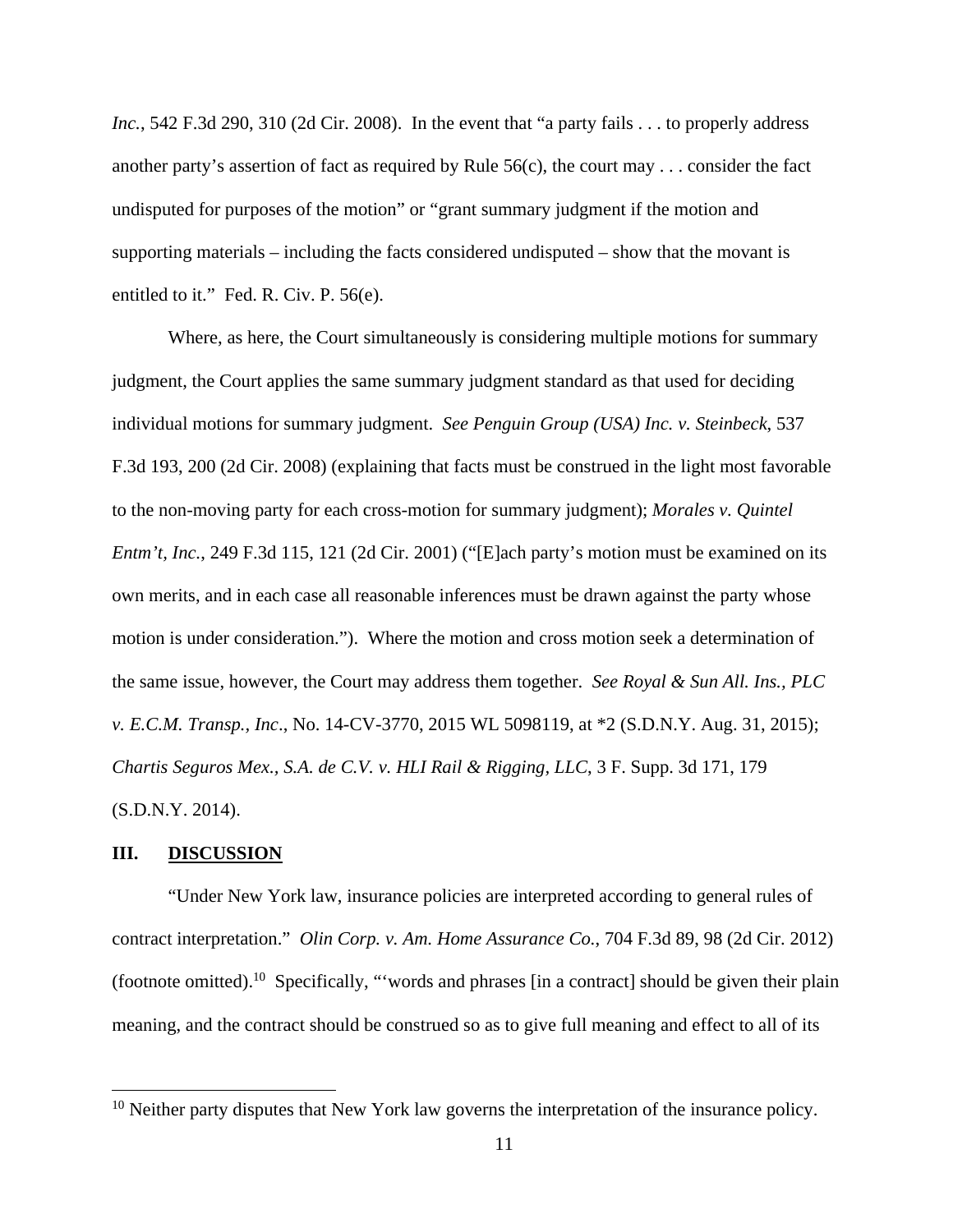provisions.'" *Id.* at 99 (alteration in original) (quoting *LaSalle Bank Nat'l Ass'n v. Nomura Asset Capital Corp.*, 424 F.3d 195, 206 (2d Cir. 2005)). "Unambiguous terms are to be given their plain and ordinary meaning, and ambiguous language should be construed in accordance with the reasonable expectations of the insured when [it] entered into the contract." *Nat'l Union Fire Ins. Co. of Pittsburgh v. Stroh Cos.*, 265 F.3d 97, 103 (2d Cir. 2001) (internal quotation marks omitted). "[C]ontract terms are ambiguous if they are capable of more than one meaning when viewed objectively by a reasonably intelligent person who has examined the context of the entire integrated agreement and who is cognizant of the customs, practices, usages and terminology as generally understood in the particular trade or business." *Olin Corp.*, 704 F.3d at 99 (internal quotation marks omitted). If the insurance policy is ambiguous, the court may consider extrinsic evidence to determine the parties' intent in the formation of the policy. *Id.* "[I]f the extrinsic evidence does not yield a conclusive answer as to the parties' intent, a court may apply other rules of contract construction, including the rule of *contra proferentem*," meaning that any ambiguity in an insurance policy drafted by the insurer should be resolved in the insured's favor. *Parks Real Estate Purchasing Grp. v. St. Paul Fire & Marine Ins. Co.*, 472 F.3d 33, 43 (2d Cir. 2006) (alteration and internal quotation marks omitted).

#### **First Cause of Action – Claim Deemed First Made Prior to Policy Period**  A.

Protective argues that the 2015 Subpoena was a "Claim" under the terms of Policy 18-00 and Policy 18-01; it was not reported to Protective when it was made during the term of Policy 18-00; while Castle Title did report the 2016 Lawsuit as a Claim during the term of Policy 18-01, the 2016 Lawsuit and the 2015 Subpoena are "Related Claims" and thus deemed to have been made when the earlier Claim was made; because that earlier Claim was made during the term of Policy 18-00 but not reported at that time, Protective has no obligation to defend Castle Title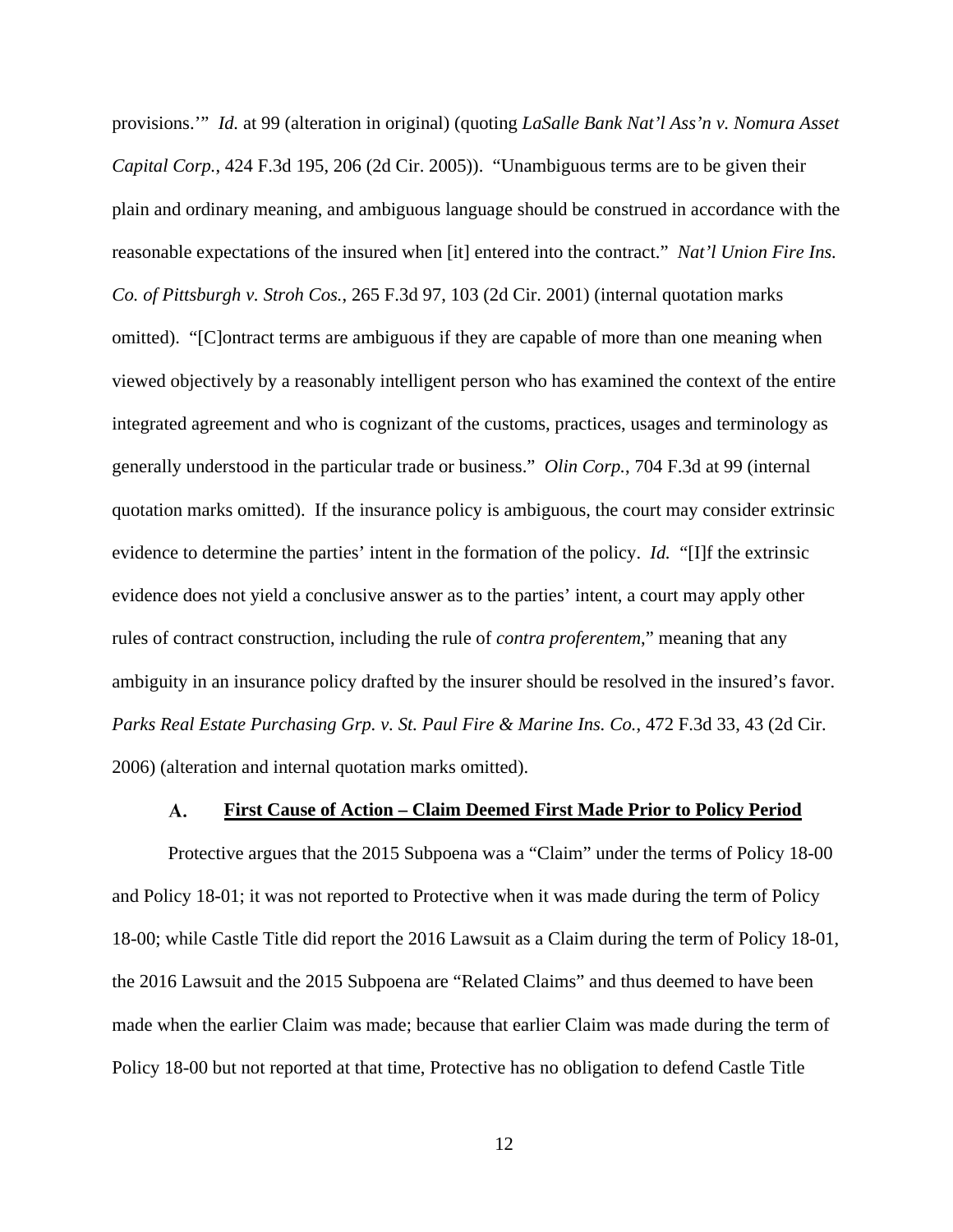under Policy 18-00; and because the Claim was made before Policy 18-01 came into effect, Protective has no obligation to defend Castle Title under that policy either. In other words, if the 2015 Subpoena and 2016 Lawsuit are "Related Claims," then they are considered a single claim made on the earliest date either was first made against Castle Title, (Policy 18-01 § V(C)), which in this case is July 21, 2015, the date Castle Title was served with the 2015 Subpoena. Because July 21, 2015, predates Policy 18-01's policy period of September 10, 2015, to September 10, 2016, Protective would be able to disclaim coverage under Policy 18-01 for the 2016 Lawsuit, and because the 2015 Subpoena was not reported to Protective during the policy period of Policy 18-00, Protective would be able to disclaim coverage under that policy as well.

Neither party contends that Policy 18-01 or its definitions of "Claim" or "Related Claims" are ambiguous. But Castle Title contends that the 2015 Subpoena and 2016 Lawsuit are not "Related Claims" because the 2015 Subpoena is not a "Claim" at all. It argues that the 2015 Subpoena was issued to it as a non-party to litigation involving the foreclosure of mortgages, not litigation involving its services, and thus the 2015 Subpoena was not issued to Castle Title "as a non-party to litigation or arbitration involving Professional Services provided by" Castle Title. (Doc. 59 ("D's Mem.") at 6-9.) Protective asserts that the phrase "involving Professional Services by [the insured]" in Section III(C)(4) of Policy 18-01 modifies "subpoena," not "litigation or arbitration," and thus the 2015 Subpoena is a "Claim" because Castle Title rendered professional services in connection with the properties that are the subject of the 2015 Subpoena. (P's Mem. at 12-14.)

I reject Protective's argument. The only reasonable interpretation of the language of Policy 18-01's definition of "Claim" is that the adjectival clause "involving professional services" modifies the nouns that it immediately follows, which is "litigation or arbitration." The

13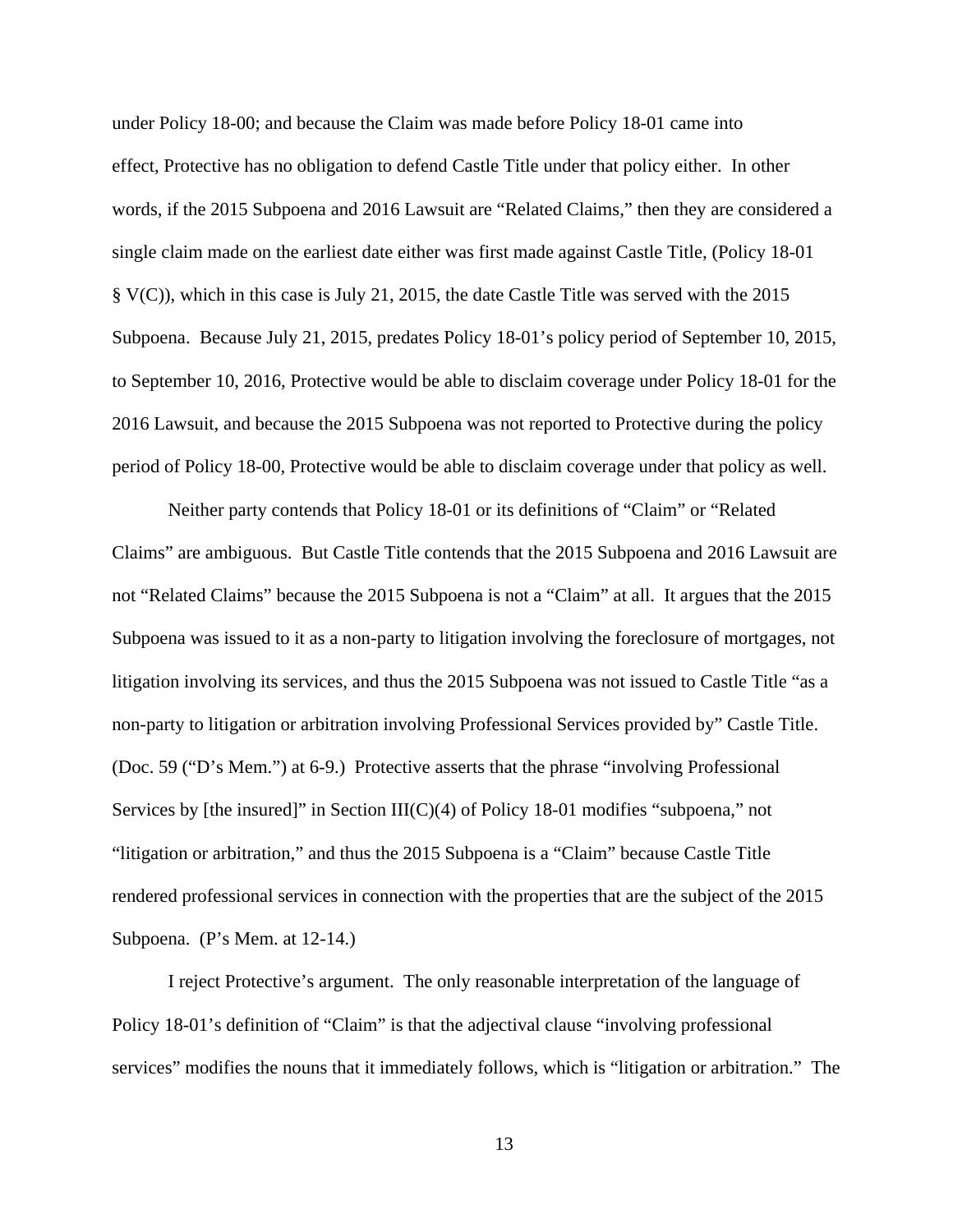language of Policy 18-01 asks whether the "litigation or arbitration" pursuant to which the 2015 Subpoena was issued "involve[es] [Castle Title's] Professional Services." (*See* Policy 18-01 § III(C)(4) (emphasis omitted).) Therefore, to qualify as a "Claim" under that section, the "Claim" must be a subpoena issued in a "litigation or arbitration" "involving Professional Services" by Castle Title.

The 2015 Subpoena does not so qualify. It was a post-judgment subpoena issued by SR Holdings, a judgment creditor, in an effort to enforce the judgment resulting from Foreclosure Action 1. The 2015 Subpoena bears the caption and index number for Foreclosure Action 1. It explicitly states that it has was issued by SR Holdings as "judgment creditor" in Foreclosure Action 1. There were no claims in either Foreclosure Action against Castle Title, nor any allegation relating to anything Castle Title did or did not do. The post-judgment subpoena was for the purpose of enforcing the judgment, not questioning Castle Title's professional services. There was no litigation involving Castle Title's "Professional Services" until SR Holdings commenced the 2016 Lawsuit. Because the 2015 Subpoena was issued in connection with Foreclosure Action 1, and because Foreclosure Action 1 did not "involve[e] Professional Services provided by" Castle Title, the 2015 Subpoena is not a "Claim" under Policy 18-01. *See U.S. Fid. & Guar. Co. v. Guenther*, 281 U.S. 34, 37 (1930) ("[C]ontracts of insurance . . . are to be construed according to the sense and meaning of the terms which the parties have used, and, if they are clear and unambiguous, their terms are to be taken and understood in their plain, ordinary, and popular sense.") (internal quotation marks omitted); *Andy Warhol Found. for Visual Arts, Inc. v. Fed. Ins. Co.*, 189 F.3d 208, 215 (2d Cir. 1999) ("[A]n insurance policy, like any contract, must be construed to effectuate the intent of the parties as derived from the plain meaning of the policy's terms."); *Colony Ins. Co. v. AIG Specialty Ins. Co.*, No. 15-CV-3896,

14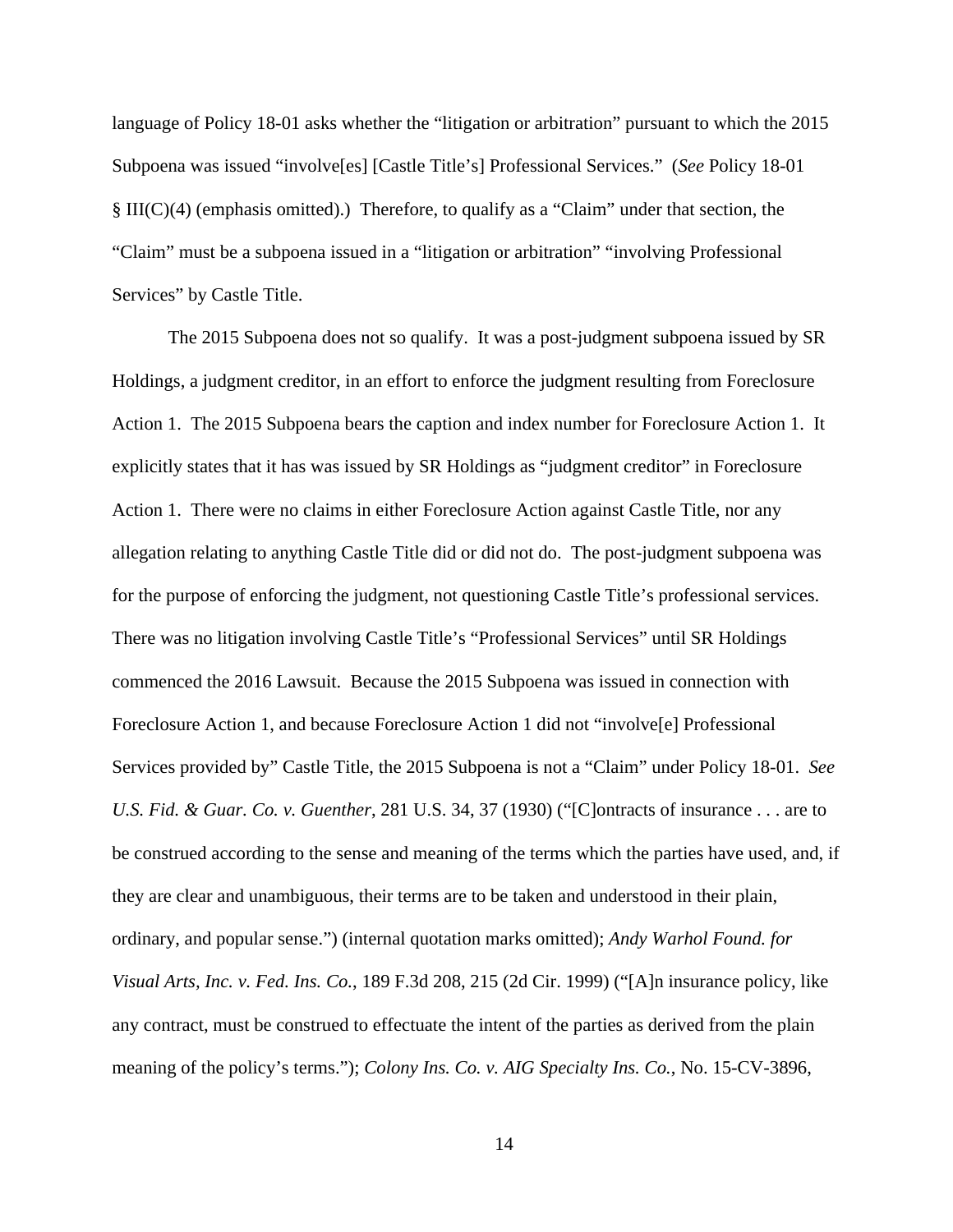2018 WL 1478045, at \*6 (S.D.N.Y. Mar. 26, 2018) ("[S]o long as the policy's language is unambiguous with respect to the issue raised by the parties, the policy is applied according to its terms.").

Because the 2015 Subpoena is not a "Claim," the rest of Protective's argument crumbles: if the 2015 Subpoena is not a "Claim," then it and the 2016 Lawsuit cannot be "Related Claims"; Castle Title's claim for coverage for the 2016 Lawsuit was thus timely filed on July 19, 2016, when Castle Title's insurance broker provided notice of the 2016 Lawsuit to Protective under Policy 18-01, (P's 56.1 Resp. ¶ 52; Compl. Ex. I at 1); and because July 19, 2016, falls squarely within Policy 18-01's policy period, Protective is required to defend Castle Title in the 2016 Lawsuit. $11$ 

Plaintiff's arguments to the contrary are unavailing. Plaintiff contends that the 2015 Subpoena and 2016 Lawsuit are "Related Claims" because "they are logically and causally connected." (P's Mem. at 2.) The 2015 Subpoena and the 2016 Lawsuit may be "logically and causally connected," but if the former is not a "Claim," which it is not, the two by definition

<sup>&</sup>lt;sup>11</sup> Castle Title observes that even if it had reported receipt of the 2015 Subpoena at the time it was served on July 21, 2015, it would have been covered by the first policy issued by Protective, Policy 18-00. (D's Mem. at 9 n.2.) Castle Title thus contends that "as a matter of equity," the 2015 Subpoena should not bar coverage of the 2016 Lawsuit. (*Id.* at 20-21.) But Protective correctly notes that the policy Castle Title purchased is a claims-made-and-reported policy and "'protects the insured for claims made against it and reported to the insurer within the policy period.'" (P's Mem. at 21-22 (quoting *Checkrite Ltd., Inc. v. Illinois Nat'l Ins. Co.*, 95 F. Supp. 2d 180, 191 (S.D.N.Y. 2000).) Thus, Castle Title's observation that it was covered by Policy 18- 00 at the time it received the 2015 Subpoena – and thus would have been covered anyway – would hold water only if Castle Title had reported the 2015 Subpoena at the time, which it did not. *See Penn Traffic Co. v. Nat'l Union Fire Ins. Co. of Pittsburgh*, 914 N.Y.S.2d 534, 536 (App. Div. 2010) (failure to comply with notice requirement is failure to comply with condition precedent which vitiates contract as matter of law). Claims-made-and-reported policies have pros and cons, *see Am. Home Assurance Co. v. Abrams*, 69 F. Supp. 2d 339, 346 (D. Conn. 1999), and are priced accordingly. It would not be equitable to apply to one kind of policy the terms applicable to another.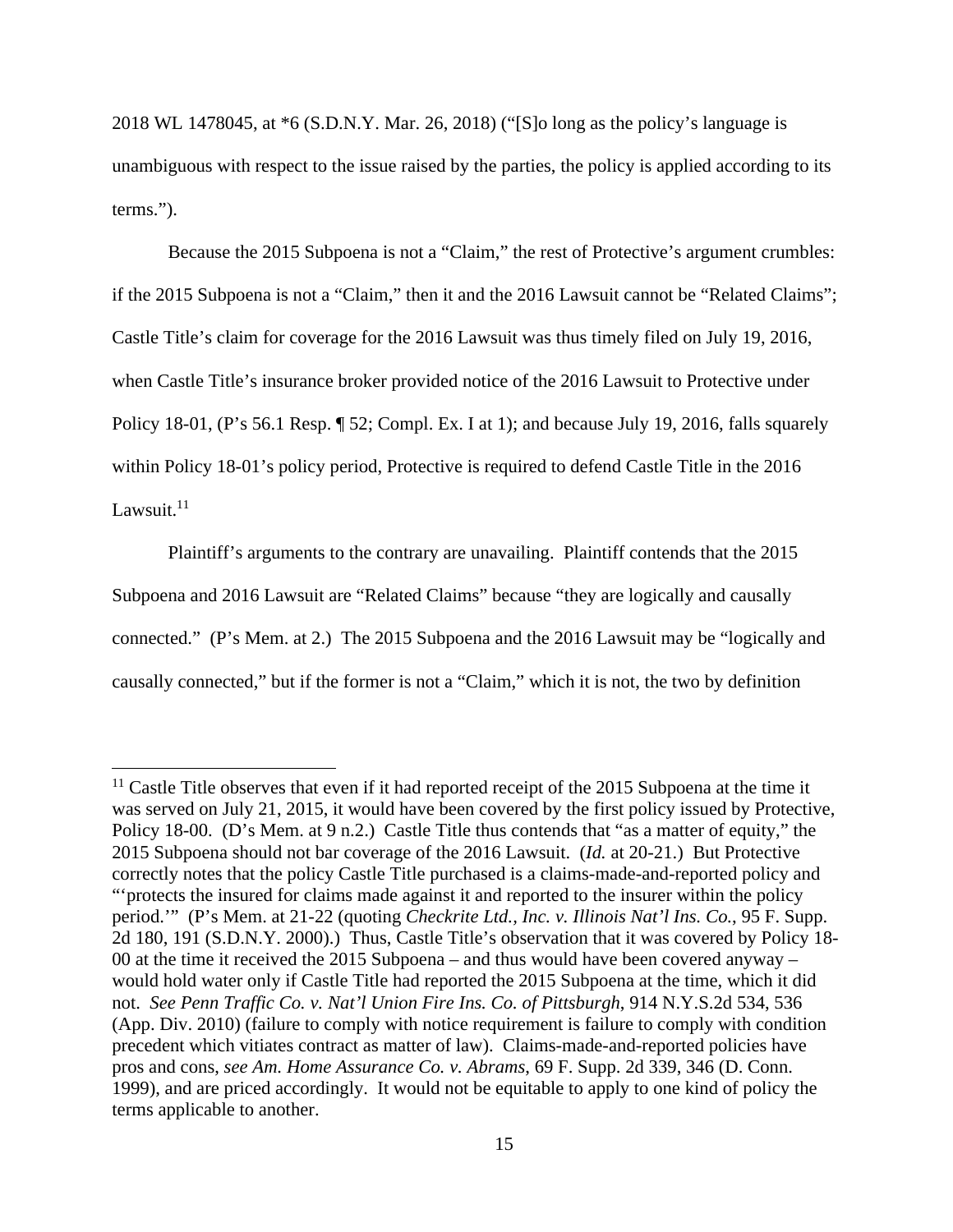cannot be "Related Claims." (*See* Policy 18-01 § III(U).). Policy 18-01 does not say a "Related Claim" is anything logically and causally connected to a Claim; a "Related Claim" must be a "Claim" with such a connection. (*Id.*) 12

Protective further argues that its interpretation – that a subpoena relating to the insured's "Professional Services" is a "Claim" – is consistent with the scope of its coverage, which is limited to the insured's "Professional Services." (P's Mem. at 14.) That its interpretation might be consistent does not make Castle Title's – which reads "Claim" to include subpoenas issued in litigation related to "Professional Services" – inconsistent. Nor can its argument overcome the plain language that puts "involving Professional Services" as the modifier of "litigation or arbitration" rather than "subpoena."

Protective also states, based on the testimony of its outside counsel, that Section  $III(C)(4)$ 

of the policy is a coverage enhancement and that the 2015 Subpoena was a claim for which

Protective would have provided Castle Title with counsel to respond had Castle Title reported it.

<sup>&</sup>lt;sup>12</sup> Even if the 2015 Subpoena is a "Claim" as defined by Policy 18-01, the 2015 Subpoena and the 2016 Lawsuit are not "Related Claims." "Related Claims" are defined under Policy 18-01 as

<sup>[</sup>A]ll Claims . . . arising out of a single Wrongful Act or a series of Wrongful Acts that have a common nexus, are interrelated or are logically or causally connected by reason of any fact, circumstance, situation, event, transaction, practice, act, error, omission, decision or cause or series of causally-connected facts, circumstances, situations, events, transactions, practices, acts, errors, omissions, decisions or causes.

<sup>(</sup>Policy 18-01 § III(U) (emphasis omitted).) A "Wrongful Act" includes "a negligent act, error or omission or Personal Injury committed by an Insured or any natural person for whose Wrongful Acts the Insured is legally responsible solely in the rendering or failing to render Professional Services for a client for a fee or other compensation." (*Id.* § III(Y) (emphasis omitted).) But the 2015 Subpoena contains no allegation that Castle Title committed any "Wrongful Acts," as that term is defined in Policy 18-01. Because there is no allegation of a "Wrongful Act" in the 2015 Subpoena, it follows that there can be no "nexus" of "Wrongful Acts" between it and the 2016 Lawsuit.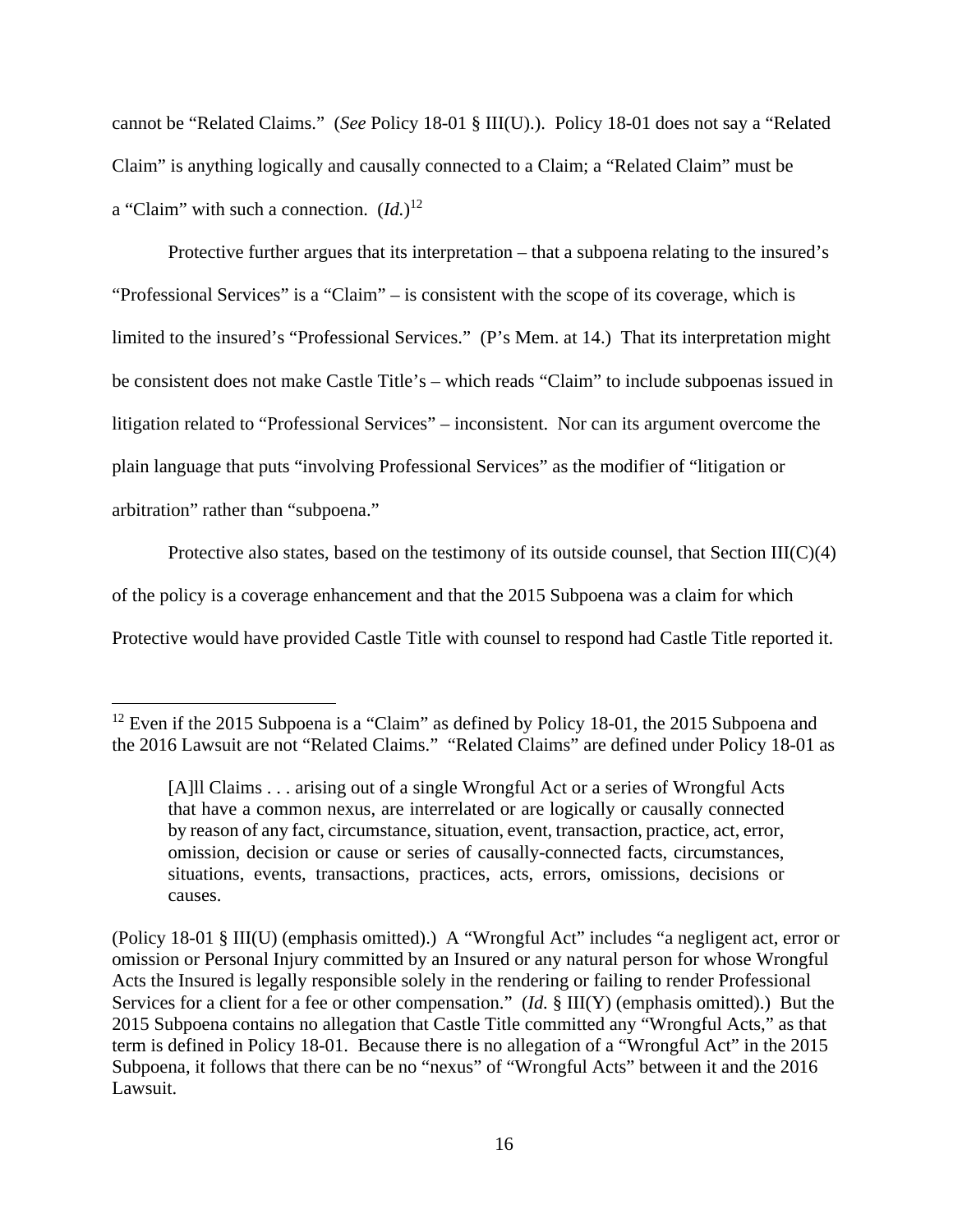(*Id.* at 14-15.) This extrinsic evidence is not properly considered in interpreting contract language that both parties agree is unambiguous. *See Andy Warhol*, 189 F.3d at 215 ("If the language of the insurance contract is unambiguous, we apply its terms . . . When a court decides, after examination of the contractual language, that an insurance policy is ambiguous, it looks outside the policy to extrinsic evidence, if any, to ascertain the intent of the parties."); *Dan Tait, Inc. v. Farm Family Cas. Ins. Co.*, 79 N.Y.S.3d 514, 517 (Sup. Ct. 2018) ("An insurance policy is a contract, and the Court must therefore be guided by basic principles of contract interpretation which instruct that a contract should be construed to give effect to the parties' intent as gleaned from the four corners of the document itself, provided that its terms are clear and unambiguous.") (internal quotation marks omitted).<sup>13</sup> In any event, the argument Protective makes from this evidence – that the "coverage enhancement" would be rendered meaningless if read to mean that the litigation rather than the subpoena had to involve the insured's services – does not follow. Under that reading, the insured would not be covered for all third-party subpoenas relating to its services but would be covered for third-party subpoenas issued in litigation involving its services. That the latter coverage may be less extensive does not make it meaningless.<sup>14</sup>

<sup>&</sup>lt;sup>13</sup> If the language of Policy 18-01 were ambiguous, it would have to be construed against the insurer, so Castle Title would still prevail. *See Revson v. Cinque & Cinque, P.C.*, 221 F.3d 59, 67 (2d Cir. 2000) ("Under New York law, equivocal contract provisions are generally to be construed against the drafter."); *see also McCarthy v. Am. Int'l Grp., Inc.*, 283 F.3d 121, 127 (2d Cir. 2002) (citing *Revson* in insurance contract case); *Lighton Indus., Inc. v. Allied World Nat'l Assurance Co.*, 348 F. Supp. 3d 167, 193 (E.D.N.Y. 2018) ("[L]ongstanding case law holds that ambiguities must be construed against the insurer."); *In re Viking Pump, Inc.*, 27 N.Y.3d 244, 257 (2016) ("[A]mbiguities in an insurance policy are to be construed against the insurer.") (internal quotation marks omitted).

<sup>&</sup>lt;sup>14</sup> It is not illogical that Protective might want to go to the expense of covering its insureds not for every subpoena they might receive, but only for those connected to litigation in which the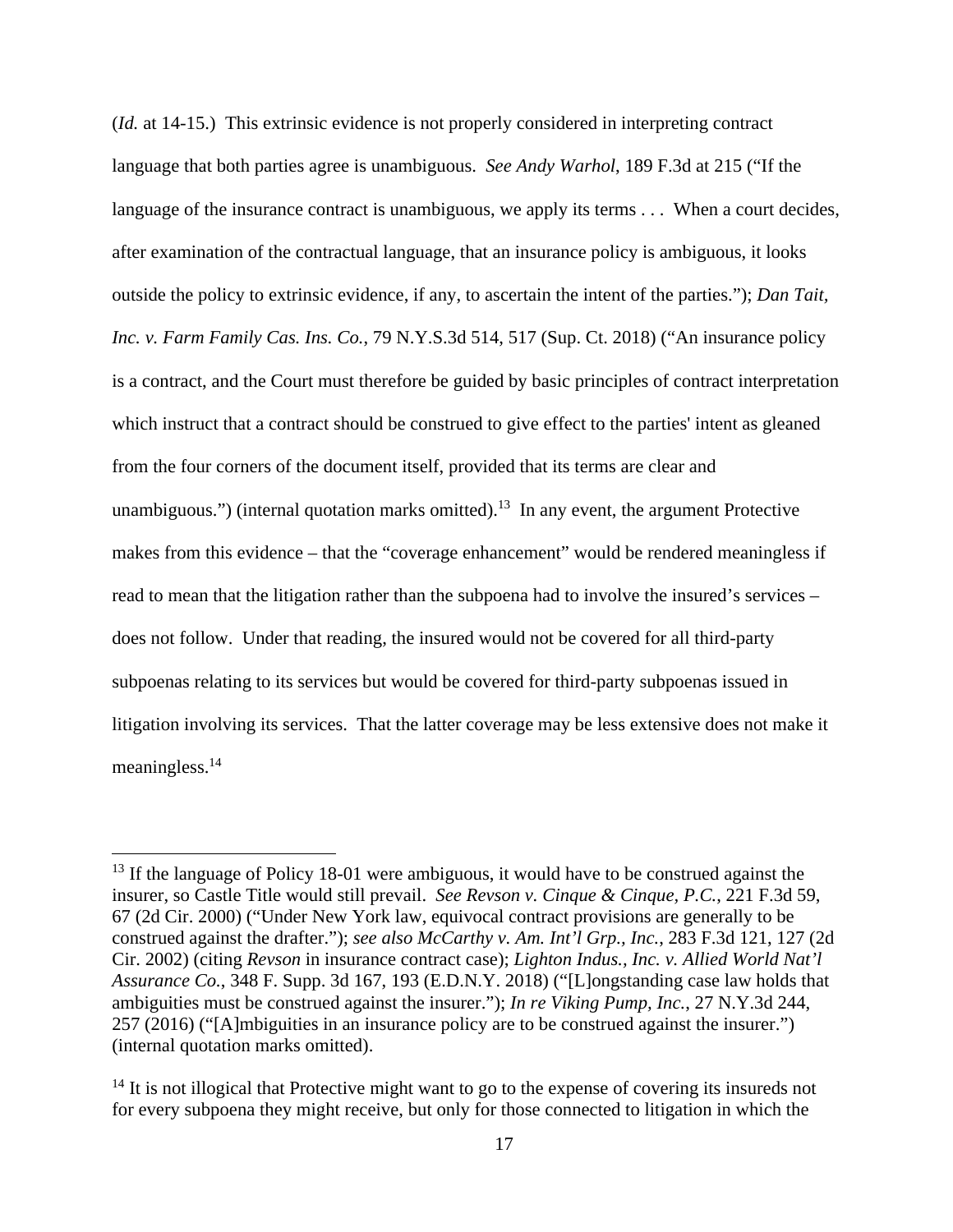Accordingly, Plaintiff's first cause of action is dismissed.

### **B. Second Cause of Action – Warranty Exclusion**

Protective's claim for "Warranty Exclusion" alleges that despite being served with the 2015 Subpoena, Castle Title warranted in its AIP Application for Policy 18-01 that it was not aware "of any incident or circumstance which may result in a claim," (*see* AIP Application at 6 (emphasis omitted)),  $^{15}$  and that this false statement absolves it of any obligation to cover Castle Title. Protective concedes that the AIP Application does not define "incident," "circumstance," or "claim," but nonetheless argues that Rauschenbach should have known that the 2015 Subpoena was a "Claim" because he could have consulted Policy 18-00's definition of "Claim" or asked his insurance broker about his obligations after receiving the 2015 Subpoena. (P's Mem. at 24.)

First, as discussed above, the 2015 Subpoena was not a "Claim" as that term is defined in Policy 18-01, so to the extent Protective argues that Castle Title should have regarded the 2015 Subpoena as fitting that definition, its argument is unpersuasive. Second, to the extent that Protective argues that Castle Title should have regarded the 2015 Subpoena as a "claim" as that term is commonly construed, its argument ignores basic principles of insurance contract interpretation. Courts in this Circuit have consistently found the term "claim" in the context of insurance contracts to be unambiguous and to generally mean "a demand by a third party against

insured's services were somehow at issue, because the latter setting presents a greater risk that the insured could eventually be found to have some sort of liability.

<sup>&</sup>lt;sup>15</sup> The AIP Application capitalizes the entire word "CLAIM," as well as the words "MAY RESULT." (*See* AIP Application at 6.) The supplemental sheet does not capitalize any portion of the word "claim" in its introductory section and capitalizes the full word by the check boxes. (*See id.* at 9.) Plaintiff's Complaint disingenuously capitalizes the initial "C" in claim when it discusses those documents. (Compl. ¶¶ 54-55.)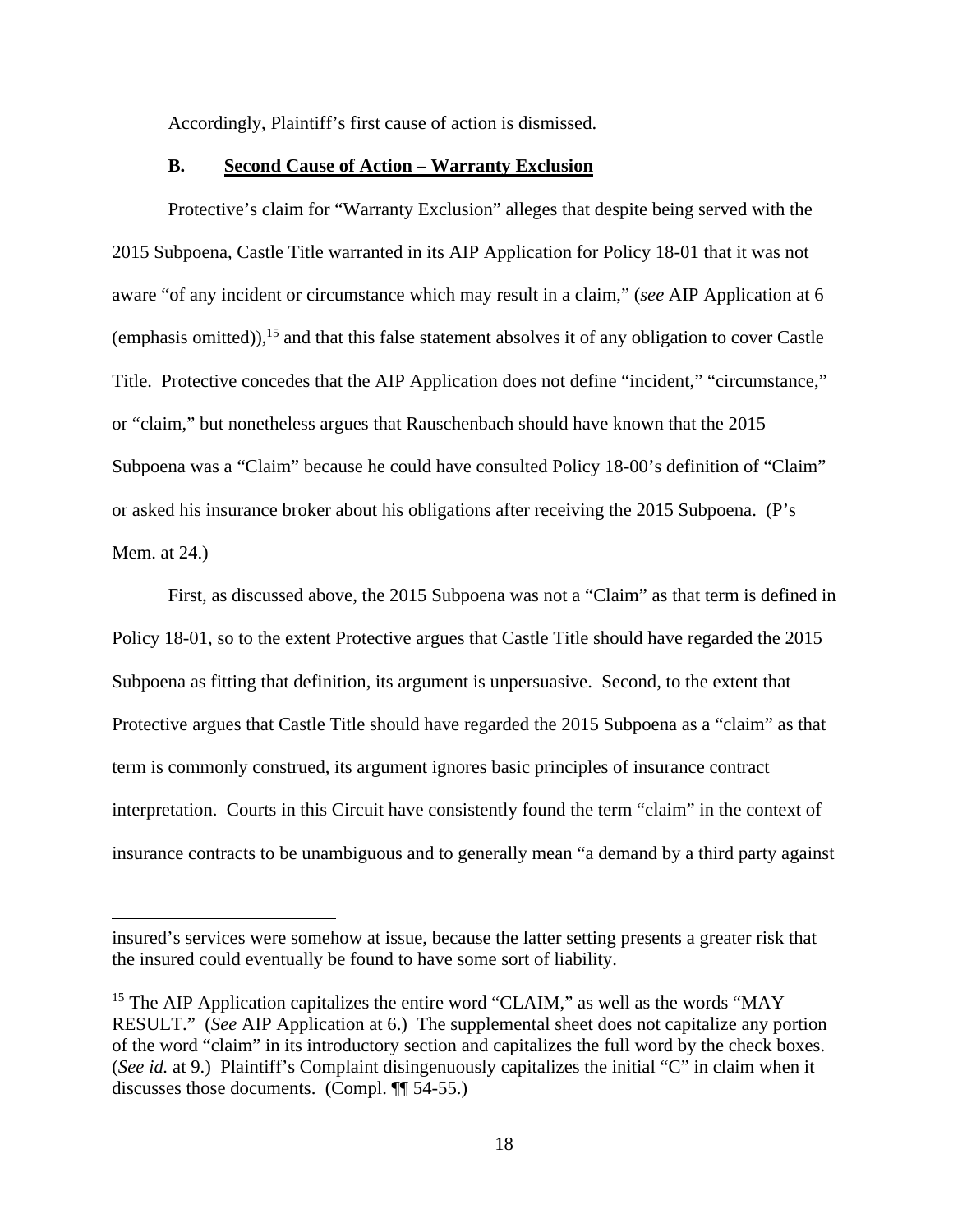the insured for money damages or other relief owed." *See Quanta Lines Ins. Co. v. Inv'rs Capital Corp.*, No. 06-CV-4624, 2009 WL 4884096, at \*11 (S.D.N.Y. Dec. 17, 2009) (internal quotation marks omitted) (collecting cases), *aff'd sub nom. Quanta Specialty Lines Ins. Co. v. Inv'rs Capital Corp.*, 403 F. App'x 530 (2d Cir. 2010) (summary order).<sup>16</sup> That definition would not extend to a subpoena for records.

At the time Rauschenbach completed the AIP Application on September 9, 2015, he had no reason to believe that a claim was pending against Castle Title. The 2015 Subpoena simply sought information that SR Holdings might use to try to collect against the defendants in Foreclosure Action 1. It did not begin to suggest that Castle Title owed anybody anything. And Castle Title was not otherwise involved in any lawsuit. It was never a party to the 2013 Lawsuit and there is no evidence in the record to suggest that Castle Title even knew about it. The papers served on Castle Title up until the 2016 Lawsuit bore the caption and index number for Foreclosure Action 1, which did not involve any professional services provided by Castle Title. There was therefore no reason for Castle Title to think that it was obligated to provide notice of

 $16$  Rauschenbach's conduct reflects that understanding. After Rauschenbach was served with the 2016 Lawsuit Complaint, he reported the claim to Protective. Rauschenbach also disclosed the 2016 Lawsuit in Castle Title's application to Protective for a third insurance policy. (*See* Doc. 61-10 at 9.)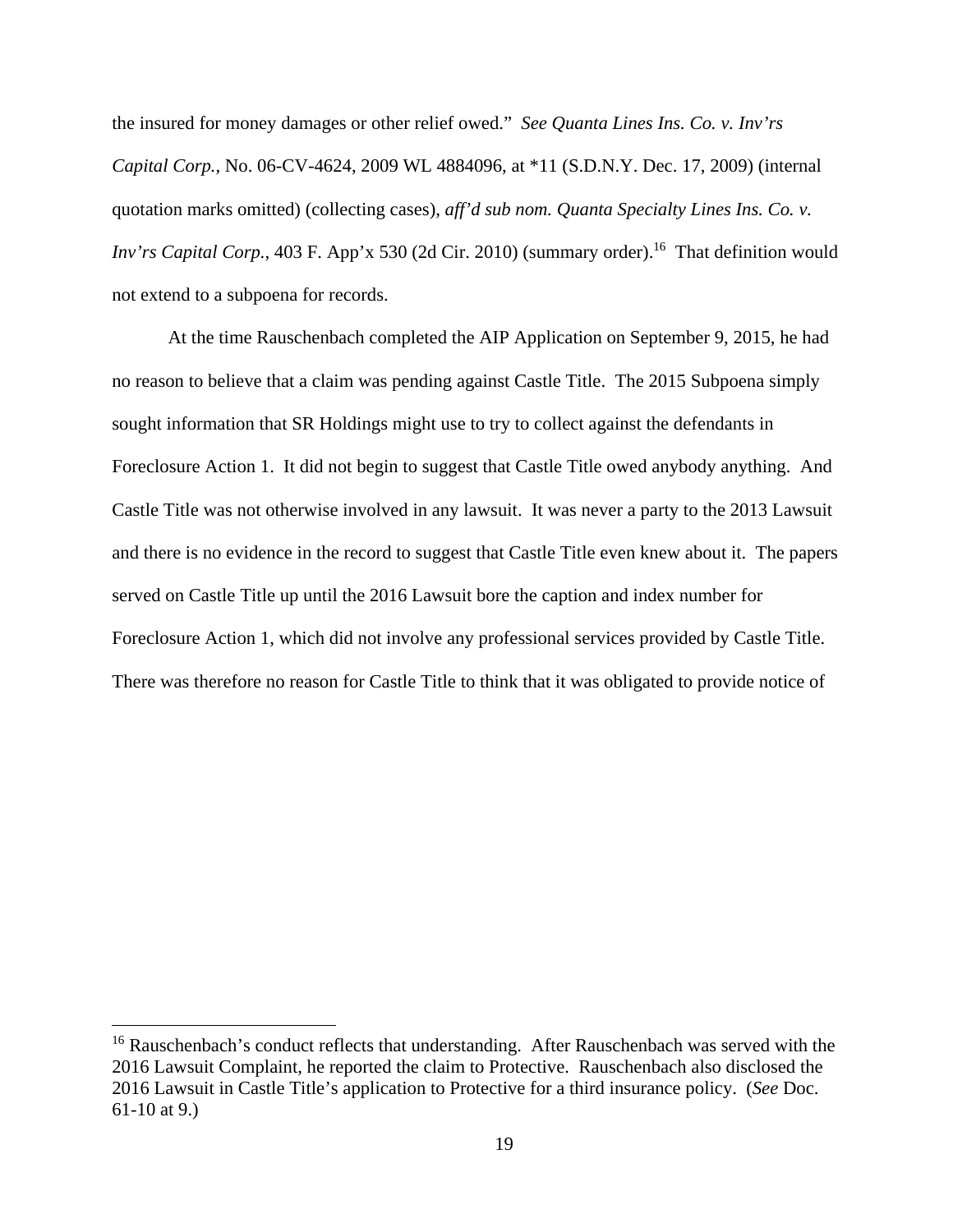the 2015 Subpoena to Protective as a potential claim under its professional services insurance policy.<sup>17</sup>

Accordingly, Protective's second cause of action is dismissed.

## **C. Fourth Cause of Action – No "Loss"**

Protective alleges that any damages for which Castle Title may be liable on account of

the fraudulent conveyances would amount to disgorgement uninsurable by law. (Compl. ¶¶ 65-

70.) As discussed above, the New York State Supreme Court dismissed all claims and cross-

claims against Defendant in the 2016 Lawsuit on June 28, 2019 (Doc. 87-1), which renders moot

Plaintiff's fourth cause of action.

<sup>&</sup>lt;sup>17</sup> Protective suggests that Castle Title had notice of a potential claim that could arise from the fact that at the time of its renewal application in September 2015, it knew that it had not yet complied with 2015 Subpoena. (P's Mem. at 23-24.) To the extent Protective means to suggest that potential proceedings to enforce the subpoena could constitute an anticipated "Claim," its argument is unavailing. For one thing, no such theory is even hinted at, let alone set forth, in the Complaint, (*see* Compl. ¶¶ 53-59), and a party may not amend its complaint or change its theory of liability in a memorandum of law in opposition to, or in support of, a motion for summary judgment. *Lyman v. CSX Transp., Inc.*, 364 F. App'x 699, 701 (2d Cir. 2010) (summary order) ("'An opposition to a summary judgment motion is not the place for a plaintiff to raise new claims.'") (quoting 5 Charles Alan Wright & Arthur R. Miller, Federal Practice and Procedure § 1183, at 23 n.9 (3d ed. 2004)); *Brandon v. City of N.Y.*, 705 F.Supp.2d 261, 278 (S.D.N.Y. 2010) ("It is black letter law that a party may not raise new claims for the first time in opposition to summary judgment."); *Westport Ins. Corp. v. Laschever*, No. 06-CV-519, 2008 WL 4874132, at \*2 n.1 (D. Conn. Nov. 10, 2008) ("[A] party cannot amend its complaint through a memorandum of law in support of summary judgment."), *reconsideration denied sub nom. Westport Ins. Co. v. Laschever*, 2009 WL 497641 (D. Conn. Feb. 25, 2009), *appeal dismissed as moot sub nom. Westport Ins. Corp. v. Nat'l City Warehouse Res.*, 399 Fed. App'x 607 (2d Cir. 2010) (summary order). Further, there is no evidence that as of the date the renewal application was completed, there was any suggestion that a motion to compel was in the offing. (*See* Compl. Ex. D at 12 (stating that SR Holdings had extended Castle Title's time to respond to September 3, 2015, and that on September 3, 2015, Castle Title requested – and SR Holding apparently did not refuse – an additional extension to October 1, 2015).)